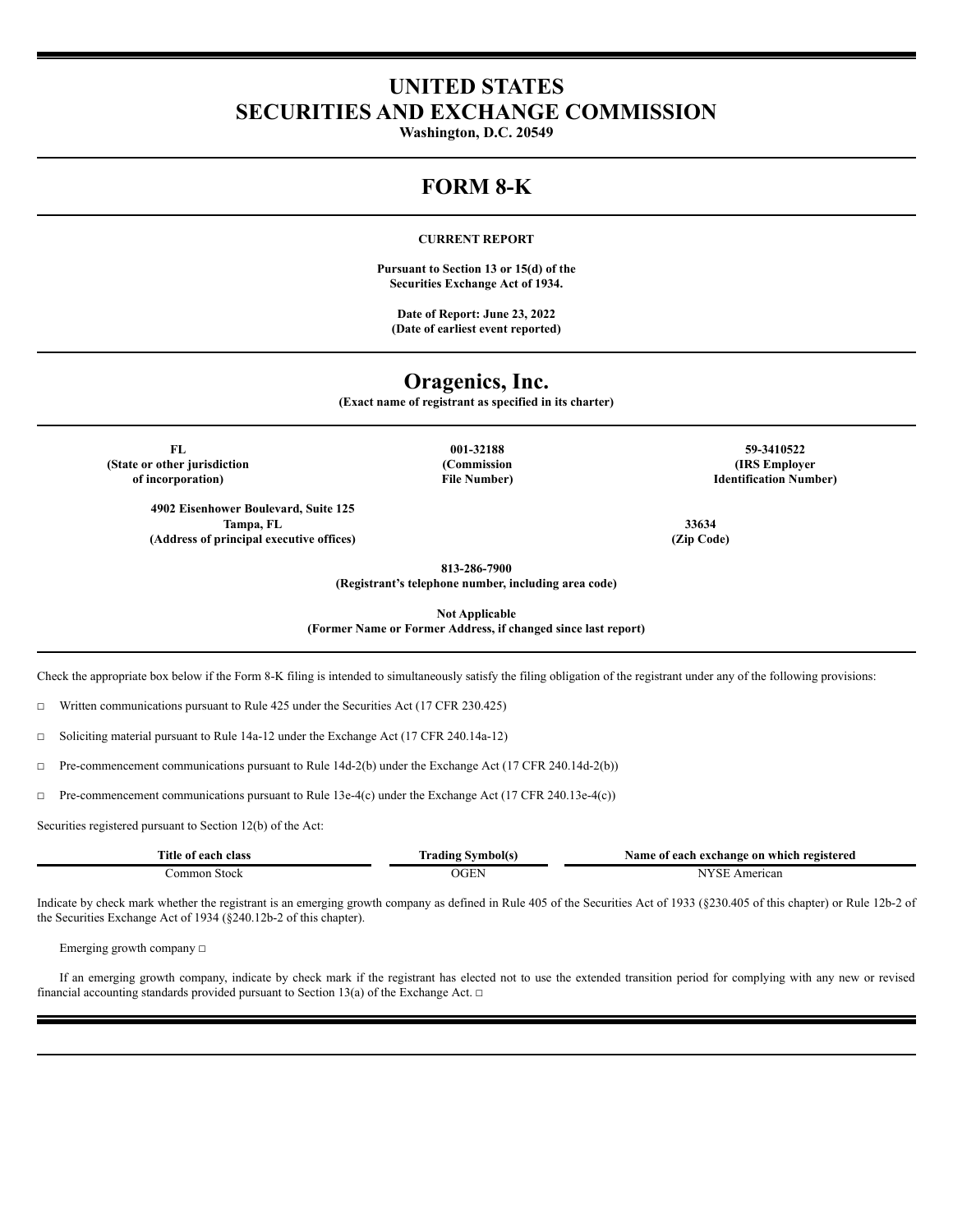#### **ITEM 5.02 DEPARTURE OF DIRECTORS OR CERTAIN OFFICERS; ELECTION OF DIRECTORS; APPOINTMENT OF CERTAIN OFFICERS; COMPENSATORY ARRANGEMENTS OF CERTAIN OFFICERS.**

#### *(c) Appointment of new President and Chief Executive Of icer*

On June 23, 2022, Oragenics Inc. (the "Company") announced that the Board of Directors approved the appointment of Kimberly Murphy, as the Company's new President and Chief Executive Officer of the Company**.**

On June 23, 2022, Ms. Murphy entered into an Executive Employment Agreement with the Company under the terms substantially similar to the employment agreements of existing executives. Under the terms of her Executive Employment Agreement, Ms. Murphy's employment with the Company became effective June 23, 2022 and she receives an annual base salary of \$430,000 and will be eligible for a Performance Bonus with a target of 50% of her annual salary based on appropriate Company based and individual based targets in the discretion of the Compensation Committee as approved by the full Board of Directors. Ms. Murphy will be eligible to participate in the medical insurance and other benefits available to all employees except her annual vacation will be set at four (4) weeks.

In connection with Ms. Murphy's employment, she also was awarded stock options to acquire 800,000 shares of common stock under the Company's 2021 Equity Incentive Plan (the "Plan"), at an exercise price of \$0.295 which was the Company's closing price on the grant date. The options shall vest as follows: 160,000 options shall vest on the grant date, 160,000 options shall vest on December 23, 2022, 160,000 options shall vest on June 23, 2023, 160,000 options shall vest on December 23, 2023, and 160,000 options shall vest on June 23, 2024, in each case provided Ms. Murphy has remained in continuous employment with the Company through such dates.

The Executive Employment Agreement is terminable at any time by the Company and upon 30 days' notice by Ms. Murphy. Upon separation for any reason Ms. Murphy shall receive her base salary accrued through the date of termination, and any vested rights and benefits provided under employee benefit plans and programs of the Company. In addition, if Ms. Murphy's separation from employment is terminated by the Company without Cause, for Good Reason by Ms. Murphy or for non-renewal by the Company after the end of the Initial Term and Ms. Murphy signs a full general release then the Company would be obligated to pay Ms. Murphy six months of her annual base salary as severance plus any earned but unpaid Performance Bonus.

If Ms. Murphy's employment is terminated by the Company without Cause or by Ms. Murphy for Good Reason during the period of 90 days either prior to or following a Change in Control and Ms. Murphy signs a full general release then the Company would be obligated to pay Ms. Murphy six months of her annual base salary as severance, any earned, accrued but unpaid bonus Performance Bonus and Ms. Murphy's Performance Bonus for the year of the Change in Control at target level of performance. Additionally, with any such termination Ms. Murphy's stock options or other stock awards under the Company's 2021 Equity Incentive Plan which are not vested shall vest as of her termination date. Under the Executive Employment Agreement, "Change in Control" is defined as a transaction or series of transactions which constitutes a sale of control of the Company, a change in effective control of the Company, or a sale of all or substantially all of the assets of the Company, or a transaction which qualifies as a "change in ownership" or "change in effective control" of the Company or a "change in ownership of substantially all of the assets" of the Company under the standards set forth in Treasury Regulation section 1.409A-3(i)(5).

In the Executive Employment Agreement Ms. Murphy has agreed to duties of non-disclosure of Confidential Information, non-competition and non-solicitation and Company ownership of development provisions.

The foregoing summary is qualified in its entirety by the specific terms of the Executive Employment Agreement attached as Exhibit 10.1 to this Form 8-K which is incorporated herein by reference.

We issued a press release on June 23, 2022 regarding the effective appointment of Ms. Murphy as the Company's President and Chief Executive Officer and continuing service on our Board of Directors. The press release is attached hereto as Exhibit 99.1 and is incorporated by reference.

#### *(e) Compensatory Arrangements of Certain Of icers*

*Executive Of icer Equity Award*. On June 23, 2022, the Compensation Committee and Board of Directors approved a stock option award to Mr. Michael Sullivan, the Company's Chief Financial Officer, of 250,000 shares of the Company's common stock under the Plan in connection with his interim duties as Principal Executive Officer which ceased commensurate with Ms. Murphy's appointment as Chief Executive Officer and President, referenced above. Mr. Sullivan's stock option award vests immediately and is exercisable at \$0.295 per share, the closing price of the Company's common stock on the grant date, June 23, 2022. The stock option award is subject to the terms and conditions of the Company's form of employee stock option agreement.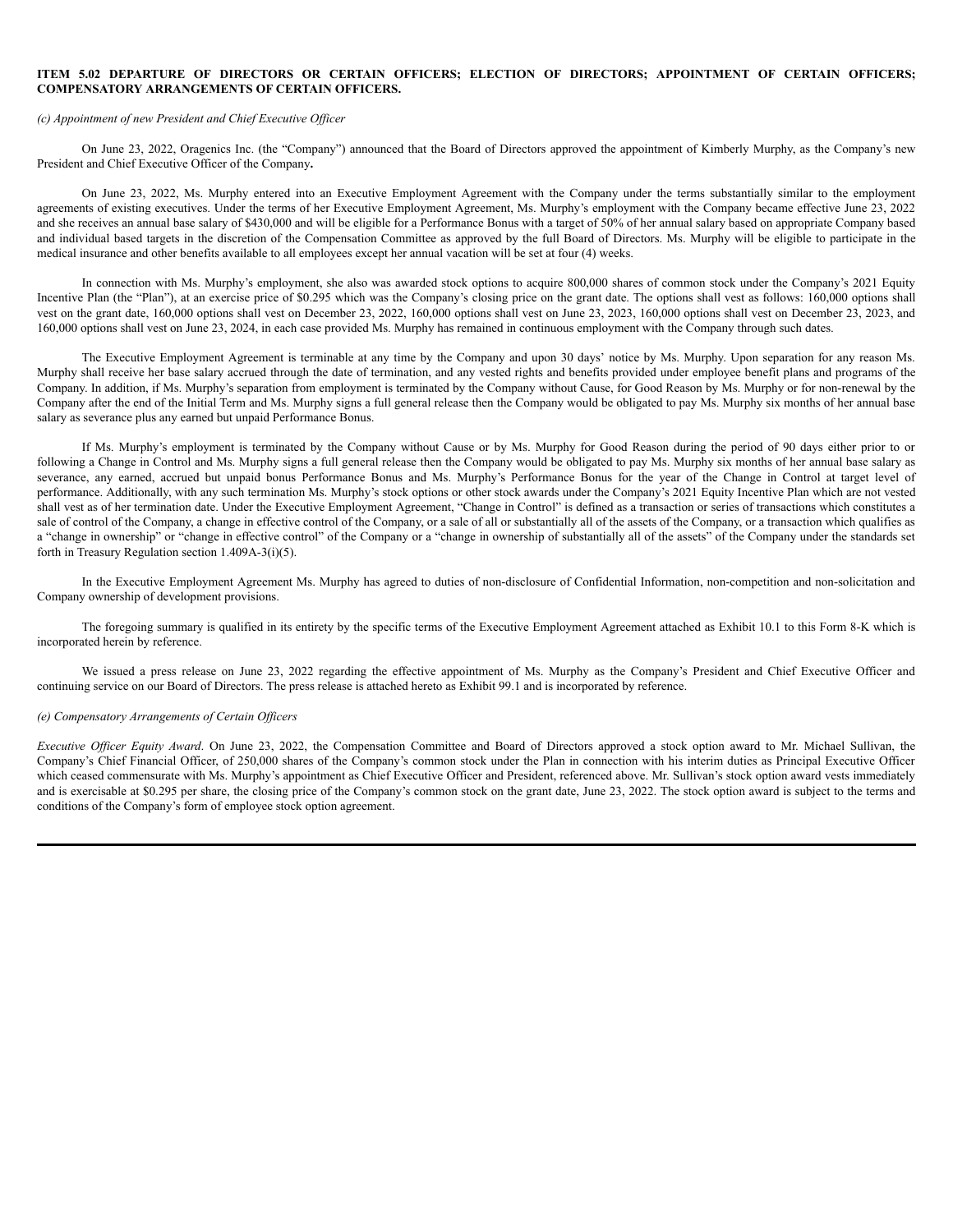# **ITEM 9.01. FINANCIAL STATEMENTS AND EXHIBITS.**

(d) Exhibits.

| Number | Description                                                                                    |
|--------|------------------------------------------------------------------------------------------------|
| 10.1   | Executive Employment Agreement for Ms. Murphy dated June 23, 2022.                             |
| 99.1   | <u>Press release, dated June 23, 2022 regarding new President and Chief Executive Officer.</u> |
| 104    | Cover Page Interactive Data File (embedded within the Inline XBRL document)                    |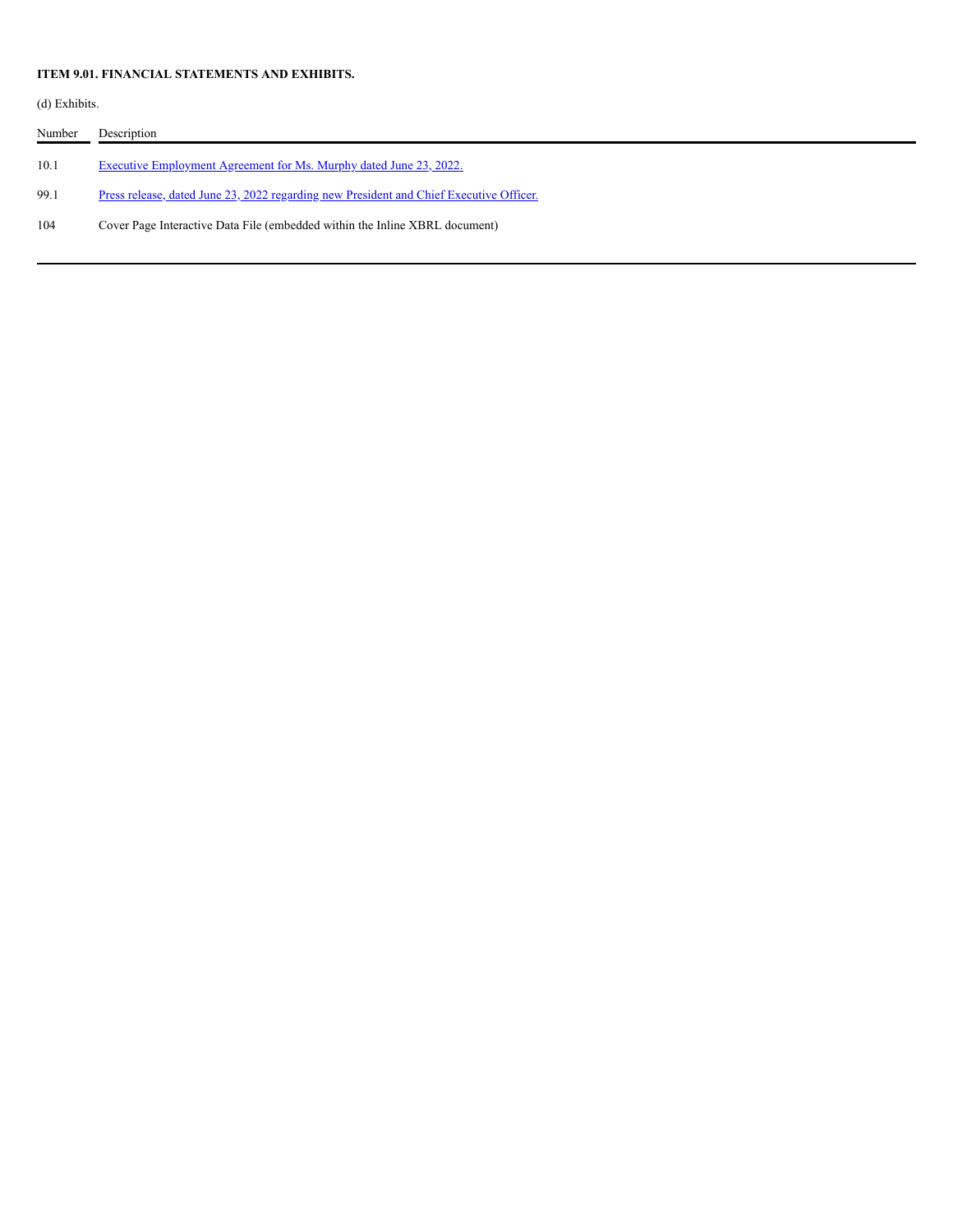# **SIGNATURES**

In accordance with the requirements of the Exchange Act, the registrant caused this report to be signed on its behalf by the undersigned, thereunto duly authorized on this  $23^{\text{rd}}$  day of June, 2022.

# **ORAGENICS, INC. (Registrant)**

BY: */s/ Michael Sullivan*

Michael Sullivan Chief Financial Officer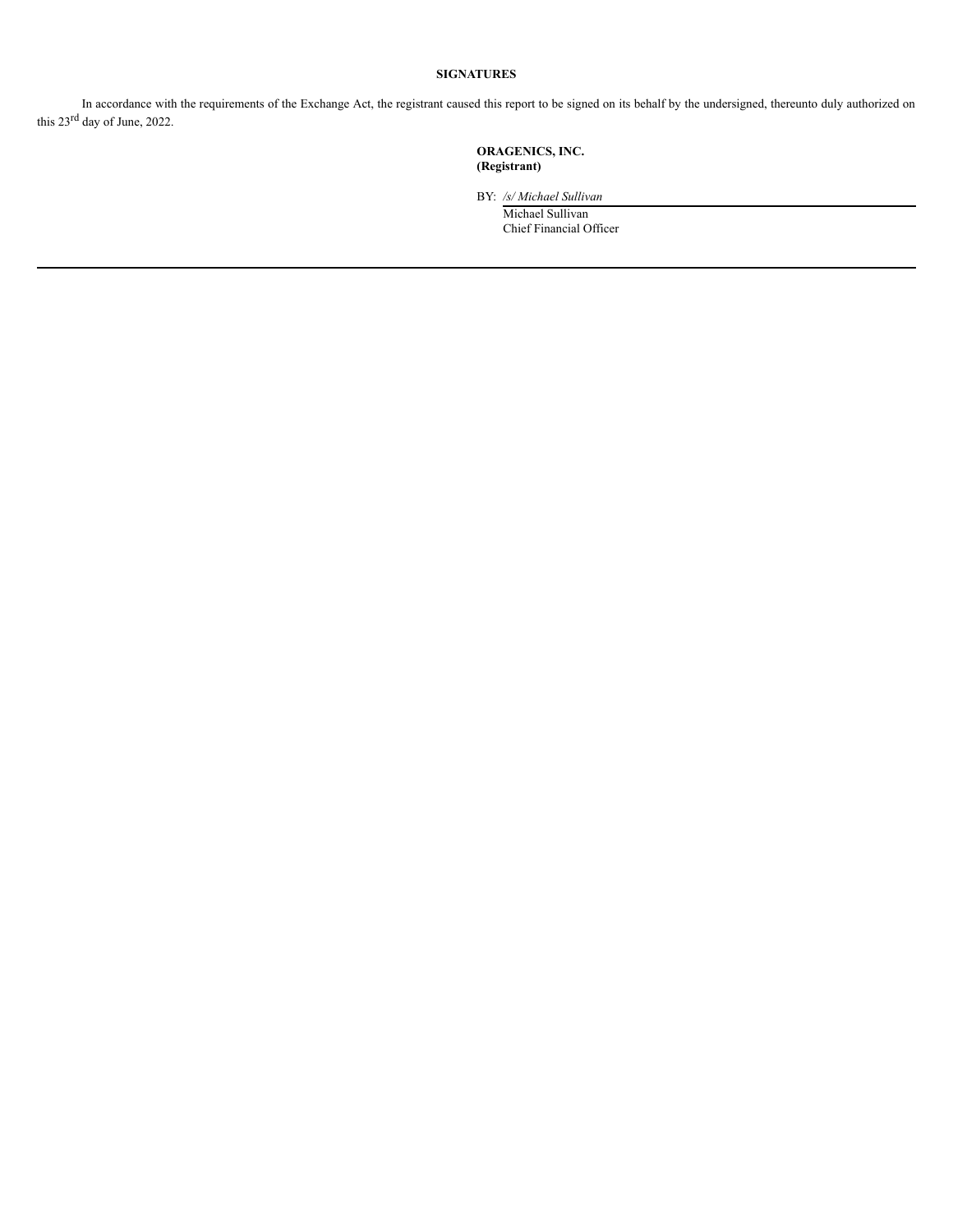#### **EXECUTIVE EMPLOYMENT AGREEMENT**

This Executive Employment Agreement (the "Agreement") dated as of June 23, 2022 (the "Effective Date"), is by and between **ORAGENICS, INC**., a Florida corporation, (the "Company"), and **KIMBERLY M. MURPHY** (the "Executive").

**WHEREAS,** the Company is a biotechnology company currently engaged in the business of research, development, and sales of proprietary products and technologies;

**WHEREAS**, the Executive has accepted an offer to be employed as the Chief Executive Officer and President of the Company, upon the terms and conditions set forth herein.

**WHEREAS,** the Company wishes to assure itself of the continued services of the Executive for the period provided in this Agreement and the Executive is willing to serve in the employ of the Company for such period upon the terms and conditions hereinafter set forth.

**NOW THEREFORE,** in consideration of the mutual covenants herein contained, the parties intending to be legally bound, hereby agree as follows:

1. **EMPLOYMENT.** During the Term the Company will employ the Executive as the President and Chief Executive Officer of the Company, and the Executive agrees to serve in such capacities and provide her services to the Company on the terms and conditions set forth in this Agreement.

2. **POSITION AND DUTIES.** During the Term, the Executive will serve as the President and Chief Executive Officer of the Company. The Executive agrees that during the Term (as defined below) she shall dedicate her full business time, attention and energies to performing her duties to the Company, as prescribed by the Company's Board of Directors (the "Board"). The Executive will manage the business affairs of the Company and perform the duties typically assigned to the chief executive officer of a similarly situated company in the Company's industry. The Executive shall also perform such other reasonable duties as may hereafter be assigned to her by the Board, consistent with her abilities and position as the Chief Executive Officer and President, including continuing services as a member of the Board and providing such further services to the Company as may reasonably be requested of her. The Executive will report to the Board, and carry out the decisions and otherwise abide by and enforce the rules and policies of the Company.

The Executive shall devote her best efforts to the business and affairs of the Company and, during the Term and shall comply with at all times the restrictive covenants provided in Sections 5 and 7 below. The Company and the Executive acknowledge and agree that, during the Term, Executive shall be permitted to: (i) serve on civic or charitable boards or committees; (ii) the boards of Clarus Therapeutics Holdings, Inc. and Blue Water Vaccines, Inc. and on such additional corporate boards as the Nominating and Governance Committee and the Board may approve; and (iii) manage passive personal investments, so long as any such activities, individually or in the aggregate, do not unduly interfere with the performance of Executive's responsibilities as an executive officer of the Company in accordance with this Agreement.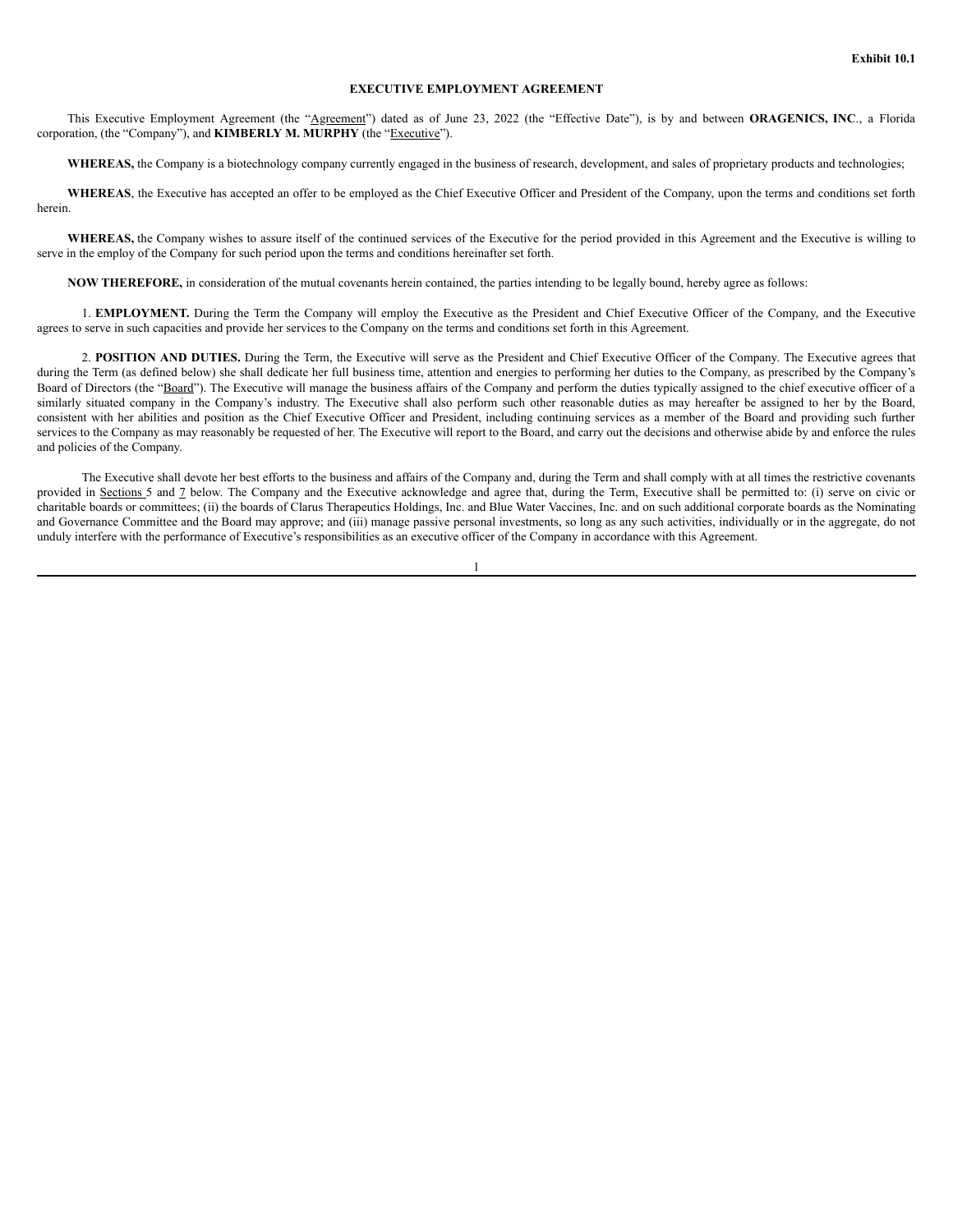The Company agrees that Executive shall perform her duties remotely, except that she agrees to spend twelve (12) non-consecutive business days per quarter in either of the Florida office locations (Tampa or Alachua).

3. **TERM**. The Term of this Agreement shall start on Effective Date and continue through the first anniversary of the Effective Date (the "Initial Term"). Thereafter the Term of the Agreement shall automatically be extended for one (1) additional twelve (12) month term after the end of the Initial Term (the "Renewal Term" and collectively with the Initial Term the "Term"), unless either the Company or the Executive provides written notice of non-renewal to the other Party not later than thirty (30) days prior to the end of the Initial Term. If a notice of non-renewal is provided in accordance with this Section, the Executive's employment under this Agreement shall terminate upon the expiration of the Initial Term. Notwithstanding the foregoing, Executive's employment under this Agreement may be terminated earlier than the scheduled expiration of a Term, in accordance with Section 8 below. However, the provisions of Sections 5, 6 and 7 shall continue in force in accordance with the provisions therein and shall survive the expiration or termination of the Term and this Agreement.

# 4. **COMPENSATION AND BENEFITS**.

(a) Base Salary. During the Term the Executive's annual base salary shall be Four Hundred and Thirty Thousand Dollars (\$430,000) per year, which shall be payable by the Company to the Executive in installments consistent with the Company's normal payroll schedule, subject to customary withholding as required by applicable law. This annual base salary shall be reviewed by the Board periodically, and the Board may adjust the Executive's annual base salary from time to time as the Board deems to be appropriate subject to performance and market conditions.

(b) Incentive Compensation. During the Term, the Executive shall also be eligible to receive an annual performance bonus from the Company with a target of fifty percent (50%) of her annual base salary based upon meeting appropriate Company-based and individual-based targets specified by the Compensation Committee of the Board, in its discretion with consultation of the Executive, as approved by the full Board (the "Performance Bonus"). The Performance Bonus targets for each year shall be established by the Compensation Committee no later than March 31 of that year. The Performance Bonus targets for 2022 shall be established by the Compensation Committee no later than June 30, 2022 and Executive's Performance Bonus for 2022 (if any) shall be pro-rated for Executive's partial year of employment. No Performance Bonus shall be earned by the Executive unless: (i) the Compensation Committee has completed its year-end review of the Company's financial statements and other financial performance for the year and has certified no later than February 28 of the following year that the Executive has satisfied her Performance Bonus targets for the year, and (ii) the Executive remains an employee of the Company on the date that the Compensation Committee certifies that the Executive has satisfied her Performance Bonus targets for the year. Any Performance Bonus that is earned shall be paid on or before March 31 of the following year.

 $\mathfrak{D}$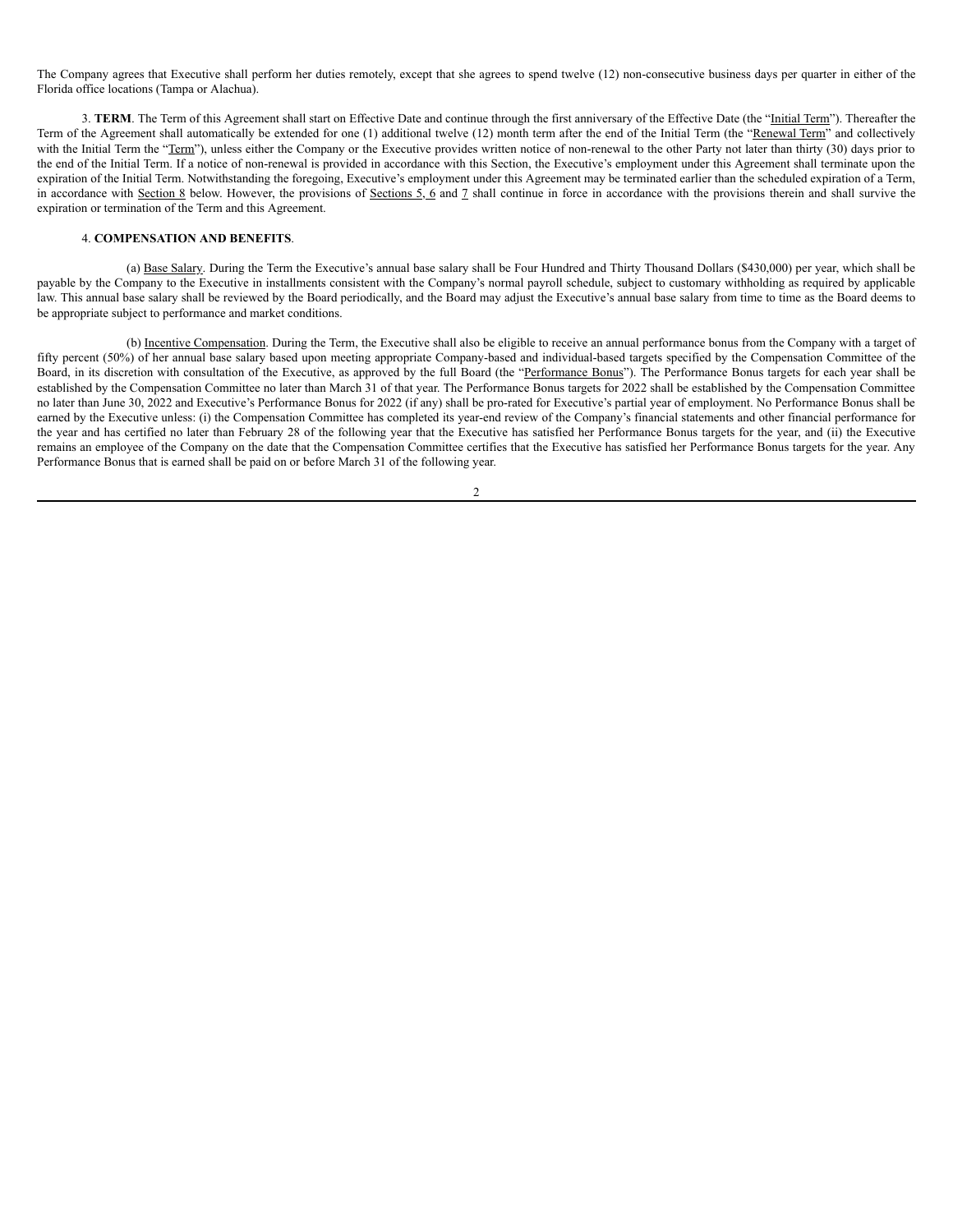All such Performance Bonuses, as well as any equity awards which are granted to the Executive or which become vested as a result of the satisfaction of financial performance goals of the Company, shall be subject to the Company's policy on recoupment or clawback of executive incentive compensation, as such policy may be amended from time to time (the "Clawback Policy"), and that the Executive shall be obligated to repay to the Company, any and all amounts received with respect to any Performance Bonus or performance-based equity awards, to the extent such a repayment is required by the terms of the Clawback Policy.

(c) Option Award. Upon the Effective Date the Executive will be granted stock options to purchase 800,000 shares of the Company's common stock pursuant to the 2021 Equity Incentive Plan at an exercise price equal to the fair market value of the common stock on the Effective Date of this Agreement. The stock options shall be made pursuant to a separate award agreement and be subject to the terms of such agreement and the terms of the Company's 2021 Equity Incentive Plan. The option agreement shall provide for vesting of the options as follows: 160,000 options shall vest on the Effective Date, 160,000 options shall vest on December 23, 2022, 160,000 options shall vest on June 23, 2023, 160,000 options shall vest on December 23, 2023, and 160,000 options shall vest on June 23, 2024, in each case provided the Executive has remained in continuous employment with the Company through such dates.

(d) Benefits. The Executive shall be entitled to participate in all group insurance, vacation, retirement and other employee benefits established by Company for its full time employees generally, on terms comparable to those provided to such employees from time to time by the Company. Nothing in this Agreement will preclude the Company from terminating or amending any employee benefit plan so as to change eligibility or other requirements or eliminate, reduce or otherwise change any benefit, *provided* that such termination or amendment applies equally to the Executive and other full time employees of the Company.

The Executive shall be entitled to four weeks paid vacation per calendar year, pro-rated in 2022 for Executive's partial year of employment, plus such sick leave as provided in accordance with the Company's policies.

(e) Reimbursement of Business Expenses. The Executive shall be entitled to receive reimbursement for all appropriate and reasonable business expenses incurred by her in connection with her duties under this Agreement in accordance with the written policies of the Company as in effect from time to time and subject to applicable State and Federal laws and regulations.

(f) Legal Fees. The Company shall reimburse Executive for her legal fees incurred in the review and development of this employment agreement, up to a maximum of Seven Thousand Five Hundred Dollars (\$7,500.00). The legal fees shall be paid to Executive within 10 business days following the Effective Date of this Agreement.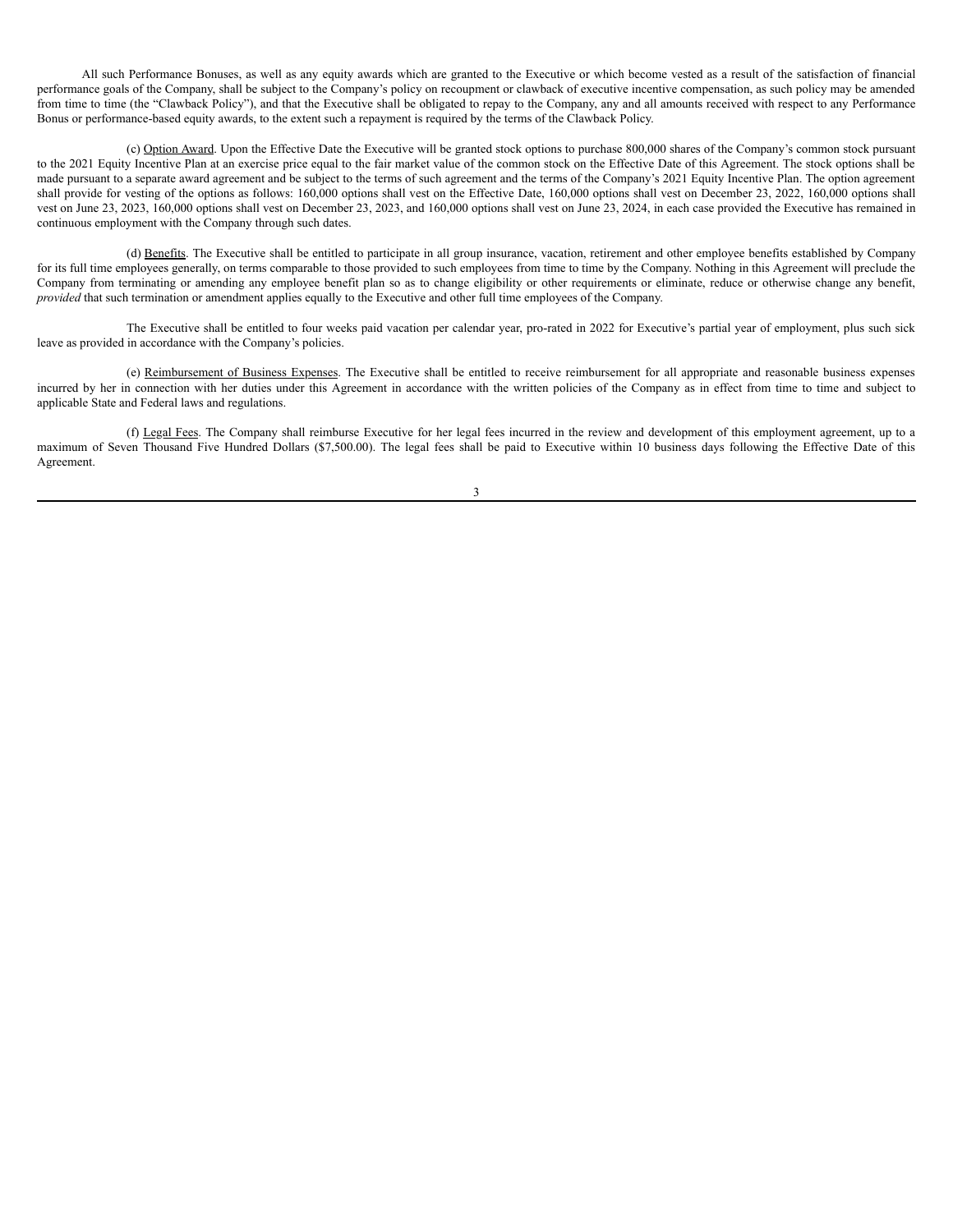5. **CONFIDENTIAL INFORMATION.** The Executive agrees that during and after her employment with the Company, she will hold in the strictest confidence, and will not use (except for the benefit of the Company, or any of the Company's subsidiaries or affiliates) or disclose to any person, firm, or corporation any Company Confidential Information except as necessary in carrying out her duties for the Company. The Executive understands that her unauthorized use or disclosure of Company Confidential Information may lead to termination for Cause and legal action by the Company. The Executive understands that "Company Confidential Information" means any non-public information that relates to the actual or anticipated business, research or development of the Company, or its subsidiaries or affiliates (collectively, for the purposes of this section, the "Company"), or to the Company's technical data, trade secrets, or know-how, including, but not limited to, research, product plans, or other information regarding the Company's products or services and markets therefor, customer lists and customers (including, but not limited to, customers of the Company on which the Executive called or with which she may become acquainted during her employment), software, developments, inventions, processes, formulas, technology, designs, drawings, engineering, hardware configuration information, marketing, finances, and other business information. Company Confidential Information does not include information that: (i) becomes generally known to the public subsequent to disclosure to the Executive through no wrongful act of Executive or any representative of Executive; (ii) was known to the public prior to its disclosure to the Executive; or (iii) the Executive is required to disclose by applicable law, regulation or legal process. Executive is permitted to retain documentation related to this employment agreement, her benefits, equity and performance. The Executive understands that nothing in this Agreement is intended to limit employees' rights to discuss the terms, wages, and working conditions of her employment, as protected by applicable law.

The Executive recognizes that the Company may have received and in the future may receive from third parties associated with the Company, e.g., the Company's customers, suppliers, licensors, licensees, partners, or collaborators ("Associated Third Parties"), their confidential or proprietary information ("Associated Third Party Confidential Information"). By way of example, Associated Third Party Confidential Information may include the habits or practices of Associated Third Parties, the technology of Associated Third Parties, requirements of Associated Third Parties, and information related to the business conducted between the Company and such Associated Third Parties. The Executive agrees at all times during her employment with the Company and thereafter to hold in the strictest confidence, and not to use or to disclose to any person, firm, or corporation, any Associated Third Party Confidential Information, except as necessary in carrying out her duties for the Company consistent with the Company's agreement with such Associated Third Parties. The Executive further agrees to comply with any and all written Company policies and guidelines that may be adopted from time to time regarding Associated Third Parties and Associated Third Party Confidential Information. The Executive understands that her unauthorized use or disclosure of Associated Third Party Confidential Information or violation of any Company policies during her employment may lead to termination for Cause and legal action by the Company.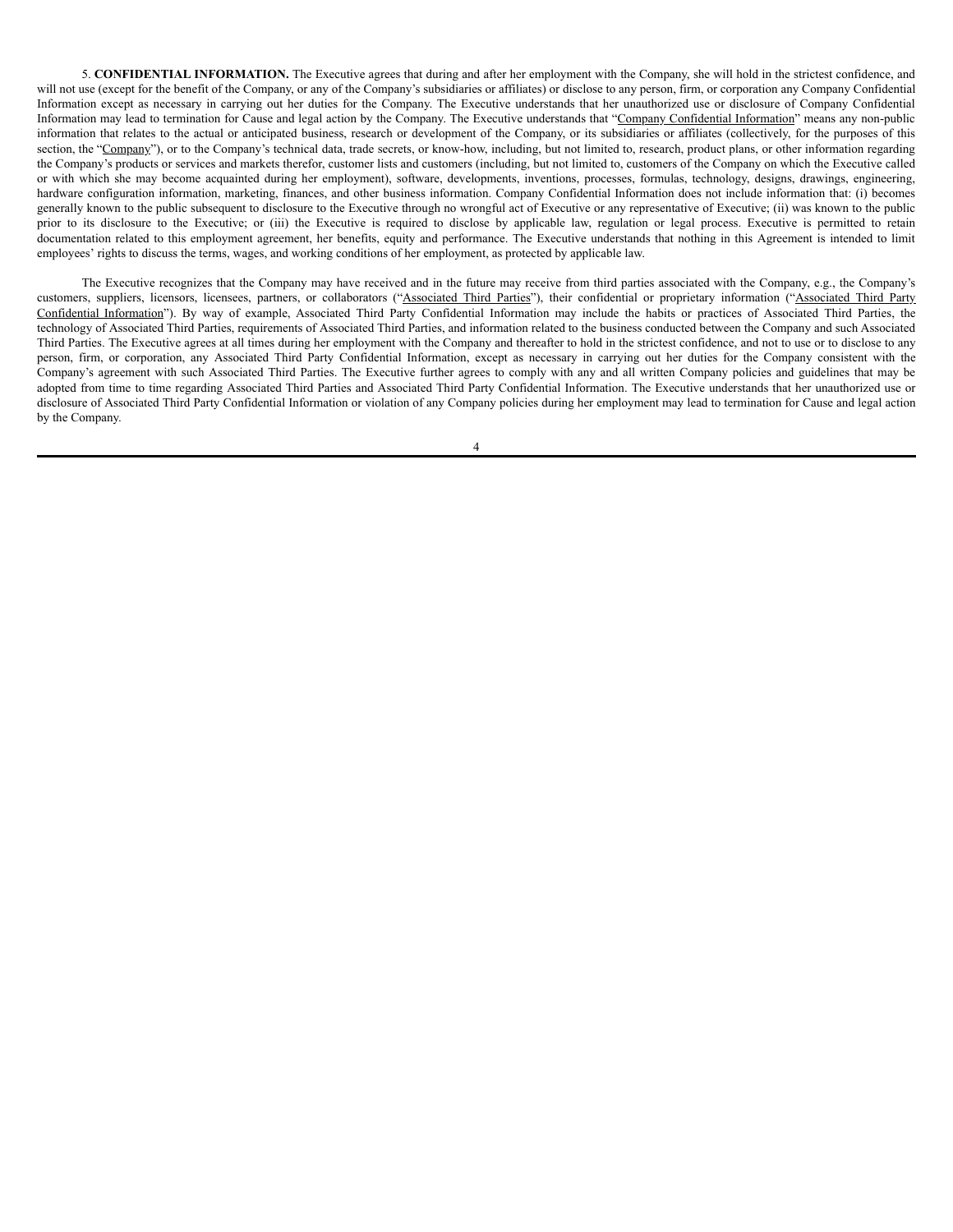Upon termination of her employment with the Company, and any other time at Company's request, the Executive will promptly deliver to the Company, and will not keep in her possession, recreate, or deliver to anyone else, any and all Company property, including, but not limited to, Company Confidential Information, Associated Third Party Confidential Information, as well as all devices and equipment belonging to the Company (including computers, handheld electronic devices, telephone equipment, and other electronic devices), Company credit cards, passwords, records, data, notes, notebooks, reports, files, proposals, lists, correspondence, specifications, drawings, blueprints, sketches, materials, photographs, charts, any other documents and property, and reproductions of any and all of the aforementioned items that were developed by her pursuant to her employment with the Company, obtained by her in connection with her employment with the Company, or otherwise belonging to the Company, its successors, or assigns. Further, to the extent that the Executive used her own personal computers, cell phones, email accounts, thumb drives or other electronic memory or storage devices to access, store or transmit Company Confidential Information or Associated Third Party Confidential Information, upon the termination of the Executive's employment with the Company, and at any other time at Company's request, the Executive shall promptly delete all Company Confidential Information or Associated Third Party Confidential Information from Executive's property and upon the Company's request, provide written verifications of such deletions. The Executive also consents to an exit interview to confirm her compliance with this Section 5, if requested by the Company.

Notwithstanding the foregoing, the Company hereby provides notice to the Executive pursuant to 18 U.S.C. §1833 that an individual may not be held criminally or civilly liable under any federal or state trade secret law for the disclosure of a trade secret that: (a) is made (i) in confidence to a federal, state or local government official, either directly or indirectly, or to any attorney; and (ii) solely for the purpose of reporting or investigating a suspected violation of law; or (b) is made in a complaint or other document that is filed under seal in a lawsuit or other proceeding. Further, an individual who files a lawsuit for retaliation by an employer for reporting a suspected violation of law may disclose the employer's trade secrets to the attorney and use the trade secret information in the court proceeding if the individual: (a) files any document containing the trade secret under seal; and (b) does not disclose the trade secret, except pursuant to court order. The Executive further understands that nothing contained in this Agreement limits her ability to communicate with, or file a complaint or charge with the Equal Employment Opportunity Commission ("EEOC"), the National Labor Relations Board, the Occupational Safety and Health Administration, the Securities and Exchange Commission ("SEC"), the Department of Justice ("DOJ") or any other federal, state, or local governmental agency or commission (collectively, "Government Agencies"), or otherwise participate in any investigation or proceeding that may be conducted by Government Agencies, including providing documents or other information, without notice to the Company; provided, however, that Executive may not disclose Company information that is protected by the attorney-client privilege, except as expressly authorized by law. The Executive retains the right to communicate with the Government Agencies and such communication can be initiated by her or in response to the government and is not limited by any non-disparagement or confidentiality obligations under this Agreement. This Agreement does not limit Executive's right to receive an award from the SEC or DOJ for information provided to the SEC or DOJ. Executive is advised to consult an attorney prior to disclosing any trade secrets, Company Confidential Information or Associated Third Party Confidential Information as such immunity is only applicable in limited situations.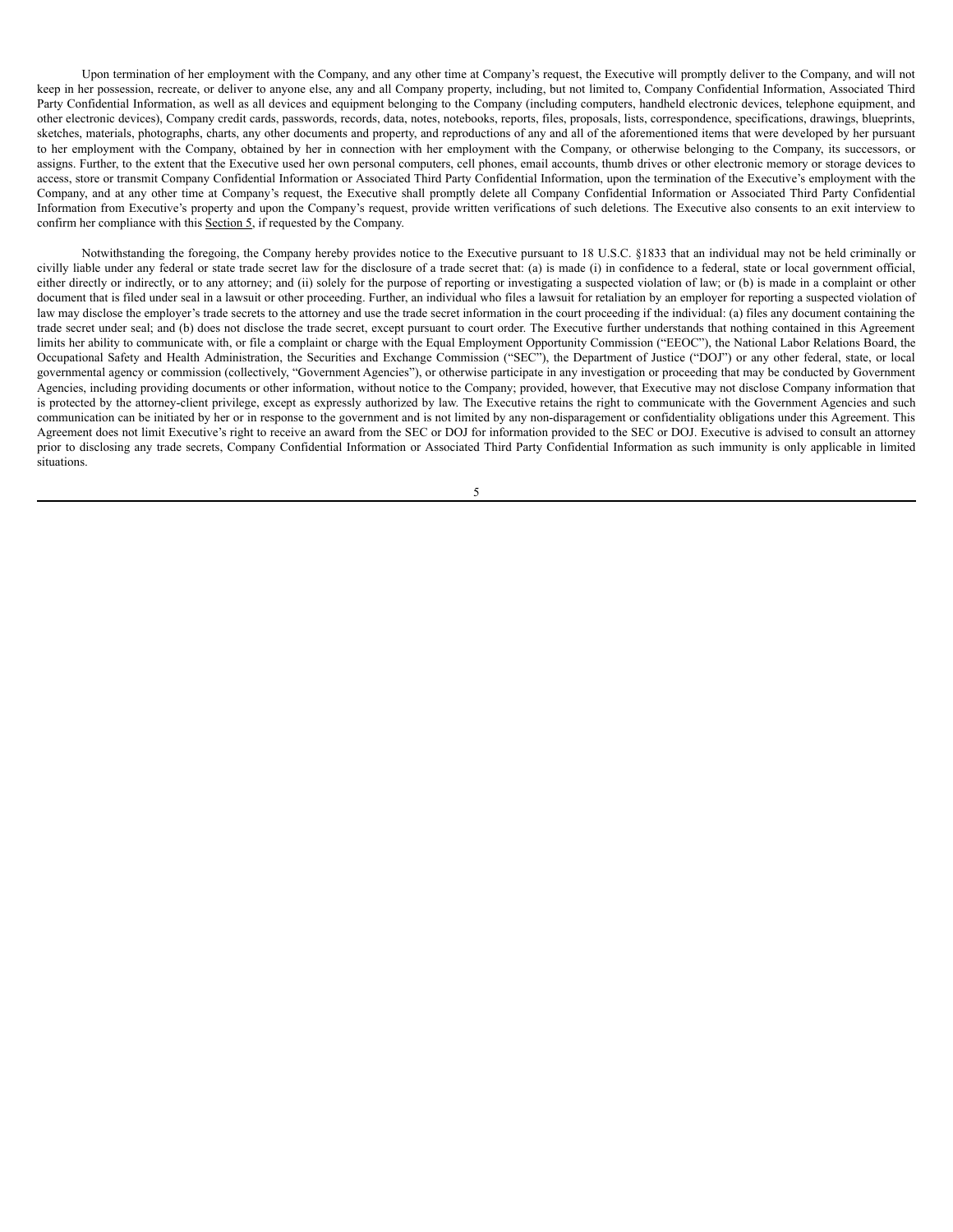6. **INTELLECTUAL PROPERTY RIGHTS.** Any and all concepts, improvements, computer software, articles, pamphlets, brochures, marketing plans, or other information (collectively, "Developments") which the Executive discovers, edits or develops during the Term of her employment, which relates to or is useful in connection with the business of Company, shall be deemed work for hire and shall be the sole and exclusive property of the Company. The Executive hereby assigns, transfers and conveys to the Company all right, title and interest in, and to all such Developments. The Executive shall make full disclosure thereof to the Company and shall do such acts and deliver all such instruments as the Company shall reasonably require of Executive, at the Company's expense, to effect such ownership and to enable the Company to file and prosecute applications for and to acquire, maintain and enforce any and all patents, trademark, registrations or copyrights under United States or foreign law with respect to such Developments or to obtain any extension, valid action, reissuance, continuance or renewal of any such patent, trademark or copyright.

7. **NON-COMPETITION AND NON-SOLICITATION COVENANTS.** As additional consideration to the Company for entering into this Agreement, the Executive covenants that during the Restricted Period (as defined below), she shall not directly or indirectly:

(a) compete against the Company, or any subsidiary or affiliate of the Company that is engaged in the Business (as defined below) (collectively, the "Applicable Entities"), by being employed by, gratuitously assisting or serving as an independent contractor, consultant, partner, director or officer with a competitor of the Company or any of the Applicable Entities, or starting her own business that would compete directly or indirectly with the Company or any of the Applicable Entities, or have a material interest in any business, corporation, partnership, limited liability company or other business entity which competes directly or indirectly with the Company or any of the Applicable Entities. For purposes of this covenant, the term "the Business" shall mean developing, producing, designing, providing, soliciting orders for, selling, distributing, or marketing Company Products and Services in any state of the United States of America in which the Company or any of the Applicable Entities does business. For purposes hereof, "Company Products and Services" means any novel antibiotics used to treat infectious diseases and an intranasal vaccine to prevent coronavirus disease 2019 ("COVID-19") from the SARS-CoV-2 virus and variants thereof, (i) which the Company or any of the Applicable Entities anticipate developing, producing, designing, providing, marketing, distributing or selling, (ii) which the Company or any Applicable Entities develop, produce, design, provide, market or distribute while Executive is employed by the Company or is otherwise providing services to the Company, or (iii) that compete with any of the products and services of the Company or Applicable Entities referenced in (i) or (ii) above. For the purpose of defining and enforcing this covenant, the competitors of the Company and Applicable Entities will be identified at the time the Company seeks enforcement of this covenant. This determination shall be based on the then-existing market area of the Company and Applicable Entities at the time enforcement of this covenant is sought. Notwithstanding the foregoing, investment by the Executive constituting less than five percent (5%) of the outstanding securities in a publicly-traded entity that may compete with the Company or Applicable Entities shall not constitute a violation of this Section 7(a) as long as the Executive is not actively involved in such entity's business.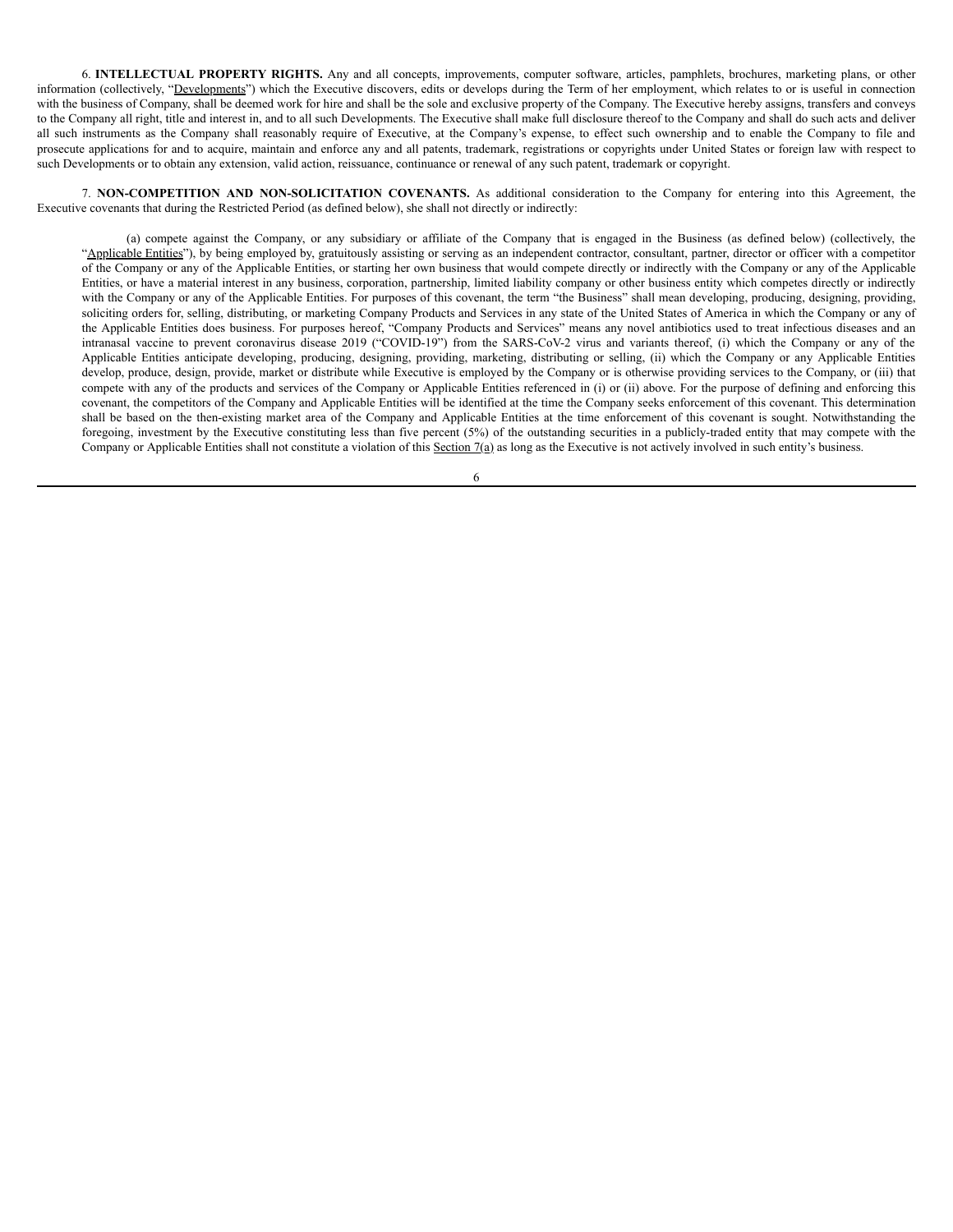(b) Solicit, induce or encourage, or attempt to solicit, induce or encourage, any current customer or vendor of the Company or any of the Applicable Entities to do business with any person or entity in competition with the Company or any of the Applicable Entities or to terminate or reduce the amount of business which any such customer or vendor has customarily done or contemplates doing with the Company or any of the Applicable Entities, whether or not the relationship between the Company or any of the Applicable Entities and such customer or vendor was originally established in whole or in part through the Executive's efforts; or

(c) Solicit, induce or encourage, or attempt to solicit, induce or encourage, any employee or independent contractor of the Company or any of the Applicable Entities, who was so employed or engaged at any time during the six (6) month period prior to the date of the Executive's solicitation, to leave his or her employment or engagement with the Company or any of the Applicable Entities, to cease providing services to the Company or any of the Applicable Entities, or to accept employment with any other person or entity; *provided however*, that general solicitations not specifically targeted to employees or independent contractors of the Company or any of the Applicable Entities shall not constitute a breach of this Section 7(c).

These covenants not to compete and not to solicit shall apply during Executive's employment with the Company and for a period of twelve (12) months following the date on which Executive is last employed by the Company (the "Restricted Period"). In the event of a breach by the Executive of any of the covenants in this Section 7, the term of the Restricted Period will be extended by the period of the duration of such breach.

The Executive agrees that the relevant public policy and legal aspects of covenants not to compete have been discussed with her and that every effort has been made to limit the restrictions placed upon Executive to those that are reasonable and necessary to protect the legitimate interests of the Company, and the other Applicable Entities. The Executive acknowledges that, based upon her education, experience, and training, the non-compete and non-solicitation provisions of this Section 7 will not prevent the Executive from earning a livelihood and supporting the Executive and her family during the relevant time period.

The Executive's obligations to the Company pursuant to Sections 5 and 7 of this Agreement are independent of any other obligation of the Company to the Executive (including any promise or agreement contained in this Agreement or any other agreement between the Company and the Executive or any obligation that otherwise arises from any aspect of the employment relationship). The existence of any claim or cause of action of the Executive against the Company, whether predicated on this Agreement or any other basis, shall not constitute a defense to the enforcement of the restrictive covenants set forth in Sections 5 and 7 of this Agreement.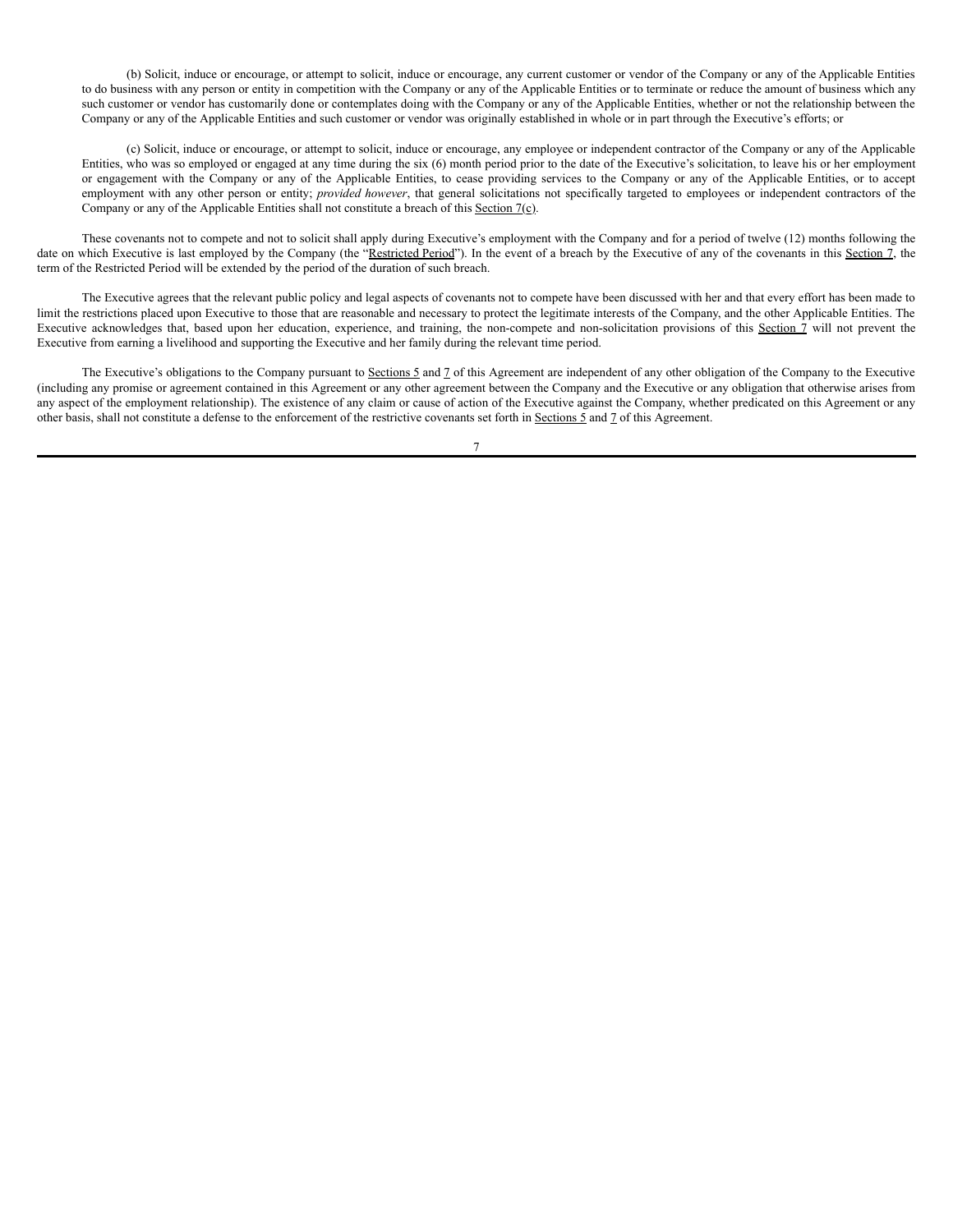If any restriction set forth in this Section 5 or 7 is found by any court of competent jurisdiction to be overbroad, void or unenforceable, the court shall modify this Agreement to extend only over the maximum period of time, range of activities, or geographic areas as to which it may be enforceable.

8. **TERMINATION OF EMPLOYMENT**. Notwithstanding anything else contained in this Agreement, the Term of Executive's employment under this Agreement may be terminated prior to the end of the Term stated in Section 3 above upon the earliest to occur of the events described in Subsections  $8(a)$  or  $8(b)$  below. To terminate the Executive's employment with the Company and the Term pursuant to this Section 8, the terminating party shall provide to the other party a written notice of termination (a "Termination Notice"), which shall (i) indicate the specific termination provision of this Agreement relied upon, (ii) briefly summarize the facts and circumstances that provide the bases for such termination, (iii) specify the termination date in accordance with the requirements of this Agreement, and (iv) otherwise comply with any notice-related term in this Agreement applicable to the specific type of termination.

(a) Termination by the Company. The Company may terminate the Executive's employment with the Company and the Term of this Agreement**:**

- (1) Upon the Executive's Disability (as defined below), such termination to be effective on the date of written notice by the Company that the Executive's employment is being terminated as a result of such Disability or such later date as may be specified in the Termination Notice;
- (2) Upon the Executive's death, to be effective immediately upon the date of death;
- (3) For Cause (as defined below), which termination shall be effective on the date specified in the Termination Notice;
- (4) If the Board determines in good faith that Company has insufficient funds to continue operations, and as a result is unable to continue to pay the level of compensation due to the Executive under Section 4 of this Agreement, whether as a result of the Company's failure to obtain additional equity funding as needed to sustain its operations, or otherwise provided further, however, that Company shall not terminate Executive's employment under this provision until the Executive and the Board, have been unable, after reasonable good faith efforts, to reach mutual agreement on an alternative level of compensation that is workable with the Company's budget, which termination shall be effective on the date specified in the Termination Notice; or
- (5) Without Cause, for any reason other than under Subsections (a)(1), (2), (3) or (4), or for no reason, upon written notice by the Company to the Executive that the Executive's employment is being terminated, which termination shall be effective on the date specified in the Termination Notice.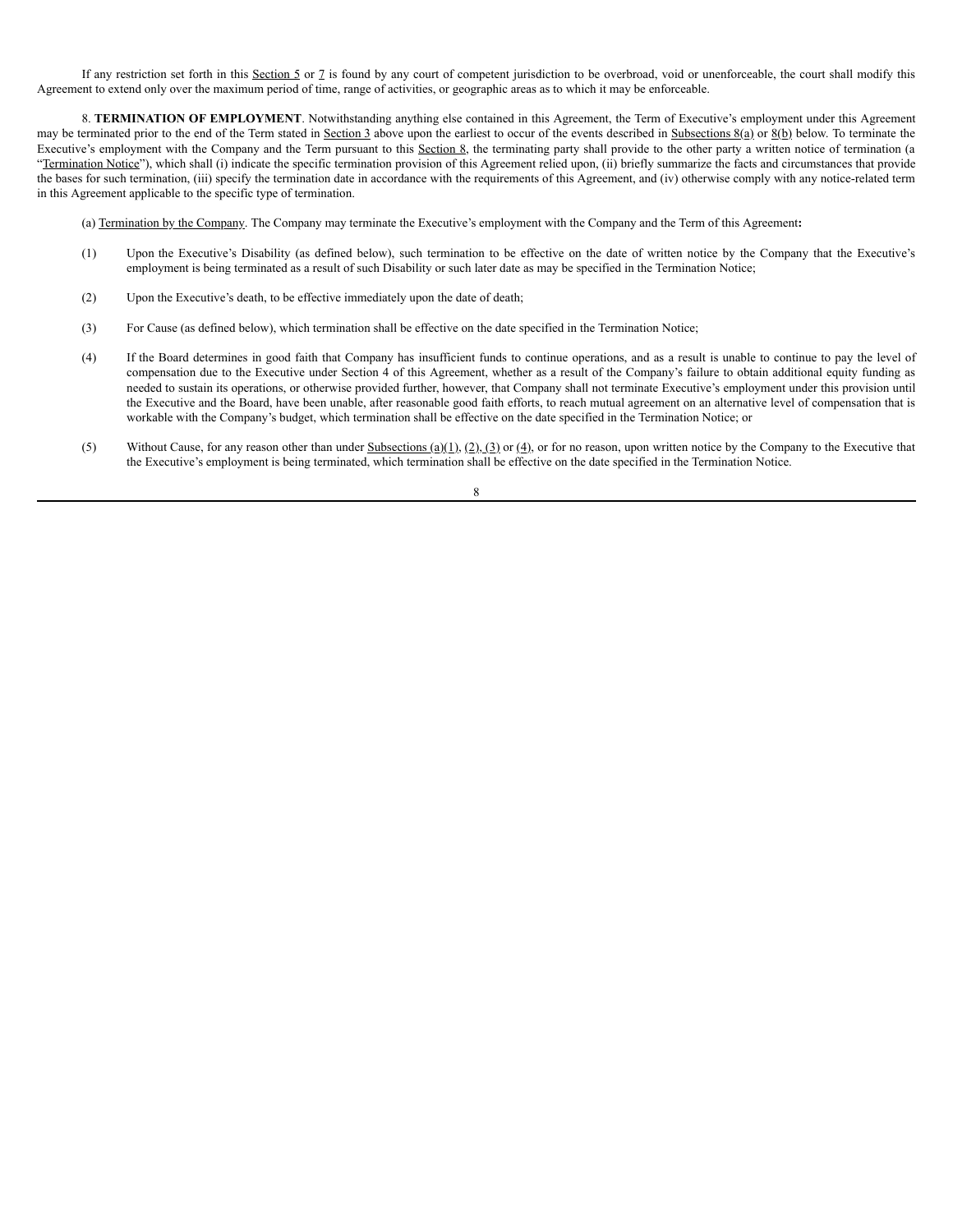(b) Termination by Executive. The Executive may terminate the Executive's employment with the Company and the Term of this Agreement by providing thirty (30) days prior written notice to the Company.

(c) Definition of "Disability." For purposes of this Agreement, "Disability" shall mean the Executive's incapacity or inability to perform her duties and responsibilities as contemplated under this Agreement, with any reasonable accommodation that the Company may be required to provide in accordance with the Americans with Disabilities Act, for one hundred twenty (120) consecutive days or for more than one hundred twenty (120) days within any one (1) year period (cumulative or consecutive) due to impairment to her physical or mental health. For this purpose, the Executive shall be presumed to have suffered a Disability if she is determined to be entitled to Social Security disability benefits by the Social Security Administration. The Executive hereby consents to a medical examination and consultation, at the Company's sole expense, regarding her health and ability to perform as aforesaid.

(d) Definition of "Cause." Cause shall mean:

(i) Executive's commission of an act of fraud, embezzlement, theft or proven dishonesty, or any other illegal act or practice (whether or not resulting in criminal prosecution or conviction), including theft or destruction of property of the Company or a subsidiary, or any other act or practice which the Board shall, in good faith, deem to have resulted in the Executive becoming unbondable under the Company or any subsidiary's fidelity bond;

(ii) Executive's engaging in willful or gross misconduct which is deemed by the Board, in good faith, to be materially injurious to the Company or any subsidiary, monetarily or otherwise;

(iii) Executive's continued failure or habitual neglect to perform her duties with the Company or any subsidiary;

(iv) Executive's breach of this Agreement, including but not limited to Executive's restrictive covenants pursuant to Sections 5 and 7, or any other agreement under which the Executive provides services; or

(v) Executive's violation of written policies of the Company or any subsidiary, or conduct evidencing willful or wanton disregard of the interests of the Company or any subsidiary.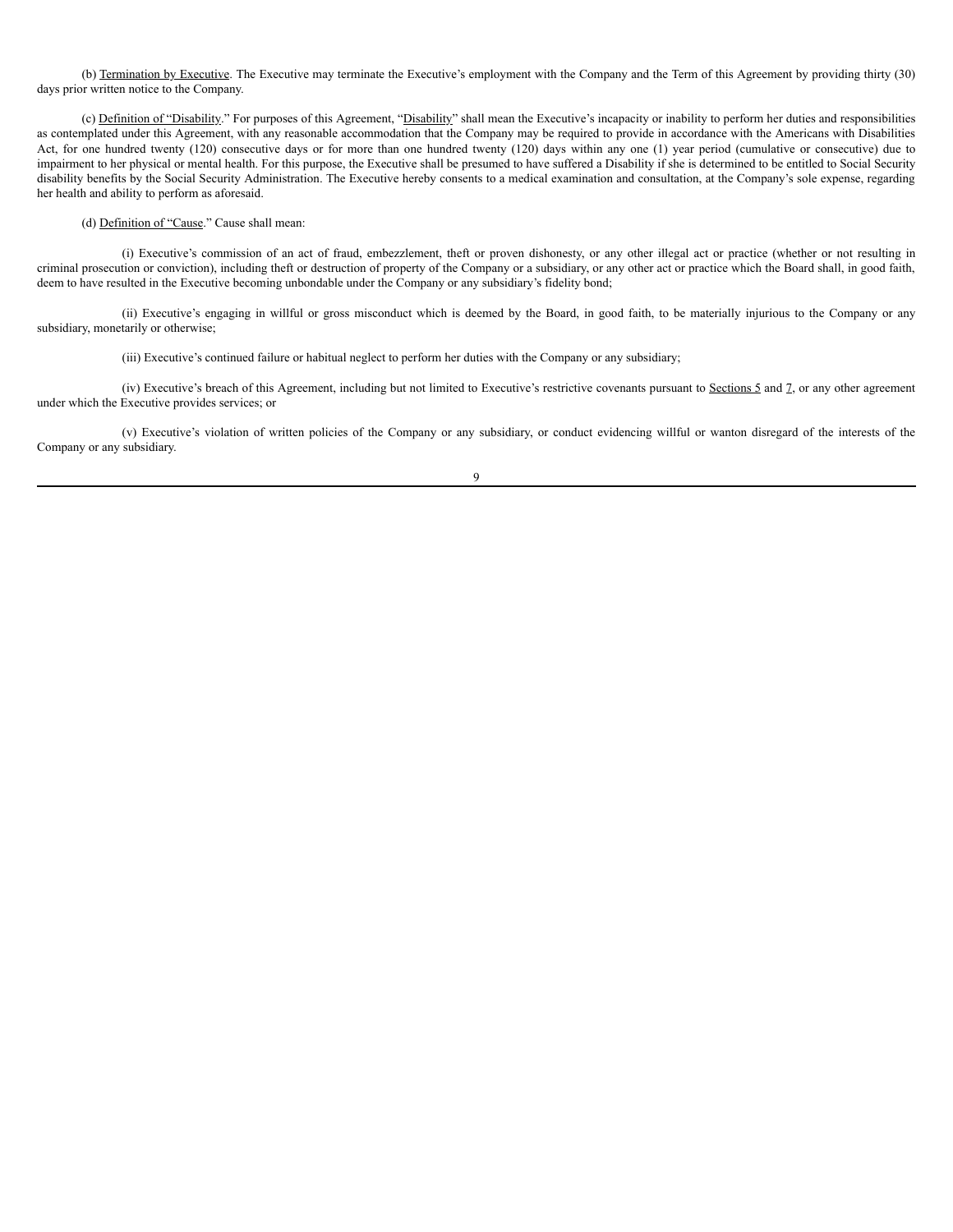(e) Termination Notice and Cure. Notwithstanding the foregoing subsection (d) of this Section 8, "Cause" shall not be deemed to have occurred, and the Company shall be deemed to have irrevocably waived their right to terminate the Executive's employment with the Company and the Term under this Agreement with respect thereto, unless: (i) the Company has provided the Executive with a Termination Notice describing one or more of the grounds set forth in Section  $8(d)$  no later than ninety (90) days after the Board, excluding Executive, first receives notice of the event constituting Cause, (ii) if such ground is capable of being cured, the Board determines, in good faith, that the Executive has failed to cure such ground within a period of thirty (30) days from the date of such written notice, and (iii) the Company terminates the Executive's employment with the Company within nine (9) months from the date on which the Board, excluding Executive, first received notice of the event constituting Cause. For purposes of this notice and cure provision it is agreed that any material breach of the Executive's restrictive covenants pursuant to Sections 5 and 7 is incurable.

(f) Termination of the Executive's employment under this Agreement and the Term shall be without prejudice to: (i) any right or obligation that has accrued or arisen on or before the termination date; (ii) any remedy of either party in respect to any prior breach of this Agreement; and (iii) any other provisions hereof which expressly or necessarily calls for performance after the termination date or is applicable to the enforcement of the Agreement's provisions.

(g) Termination by the Executive for Good Reason. The Executive's employment may be terminated during the Term, by the Executive for Good Reason in which case she shall receive from the Company the pay and benefits as set forth in in Section 9 "Severance Pay" or Section 10 "Change of Control," as applicable, of this Agreement. For purposes of this Agreement, "Good Reason" means any of the following that occur without the Executive's prior express written consent:

 $(i)$  A material diminution in the Executive's Base Salary of ten  $(10%)$  or more unless such diminution is also applied to all other employees of the Company;

(ii) A material diminution in the Executive's title, reporting relationship, authority, duties or responsibilities. It is expressly understood and agreed that if Executive ceases to hold the title of CEO of the Company, this shall constitute Good Reason as defined herein; or

(iii) Any other action or inaction that constitutes a material breach by the Company of this Agreement or any other agreement under which the Executive provides services;

provided, however, that Good Reason shall not exist and the Executive shall be deemed to have irrevocably waived her right to terminate the Executive's employment with the Company under this Agreement with respect thereto, unless: (i) the Executive has given written notice to the Company within ninety (90) days of her becoming aware of the existence of the Good Reason event or condition(s) giving specific details regarding the event or condition; (ii) the Company has had at least thirty (30) days to cure such Good Reason event or condition after the delivery of such written notice and has failed to cure such event or condition to the reasonable satisfaction of the Executive within such thirty (30) day cure period; and (iii) the Executive terminates her employment with the Company not more than nine months following the initial existence of one or more of the conditions constituting Good Reason.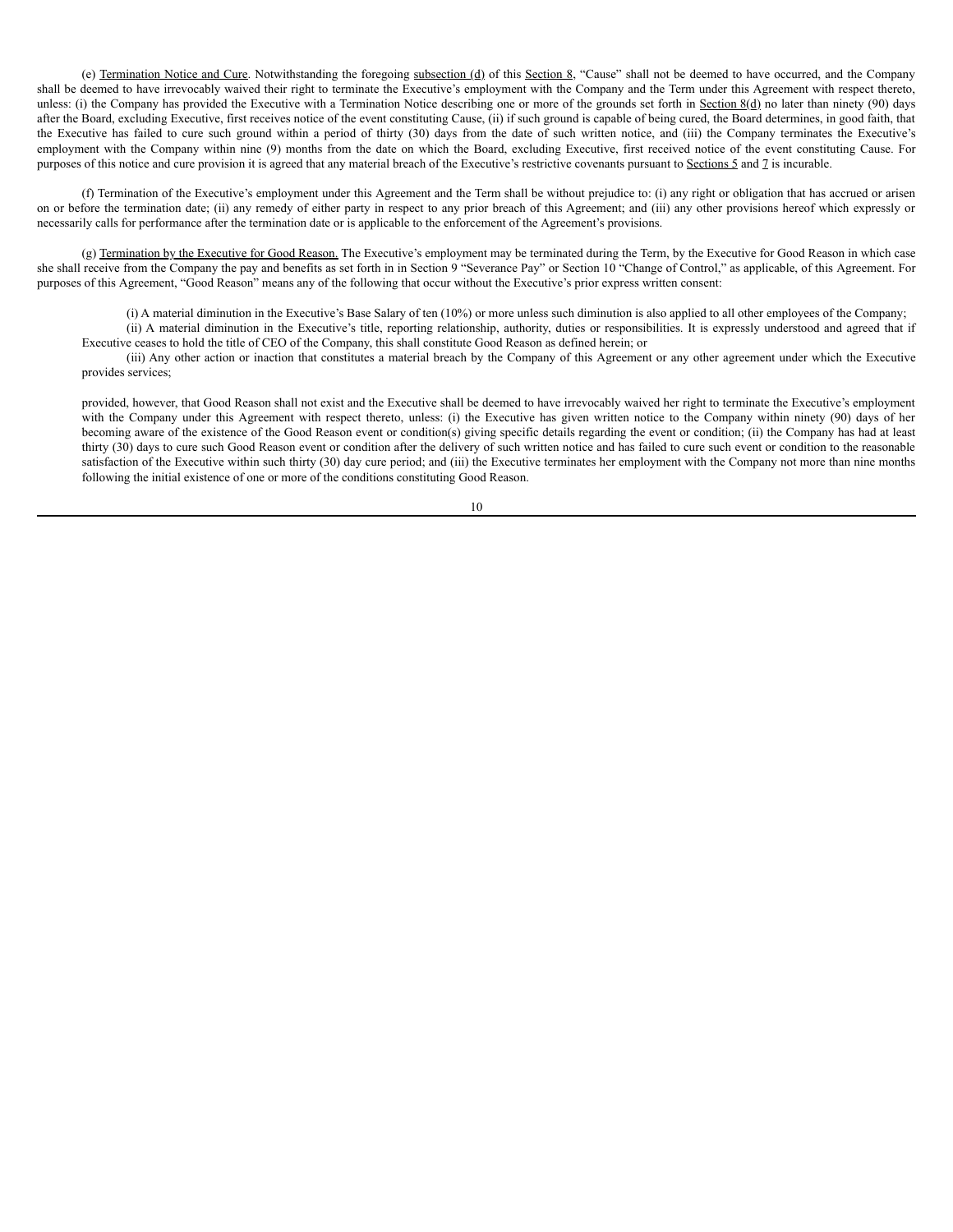#### 9. **SEVERANCE PAY**.

(a) In the event the Executive's employment with the Company is terminated: by the Company for Cause or Disability (as defined in  $Sections 8(c)$  and  $8(d)$  above); by non-renewal by the Executive; by the Executive pursuant to Section 8(b); by the Company pursuant to Section 8(a)(4); Executive's death; or upon expiration of the Term after the Renewal Term, the compensation and benefits the Executive shall be entitled to receive from the Company shall be limited to:

(i) her then-current annual base salary pursuant to Section 4 through the termination date, payable in accordance with the Company's standard payroll practices;

(ii) any reimbursable expenses for which the Executive has not yet been reimbursed as of the termination date; and

(iii) any other rights and vested benefits (if any) provided under employee benefit plans and programs of the Company, determined in accordance with the applicable terms and provisions of such plans and programs.

(b) If the Executive's employment with the Company is terminated: during the Term by the Company without Cause pursuant to Section  $8(a)(5)$ ; by the Executive for Good Reason pursuant to Section 8(g), or at the conclusion of the Initial Term because of a non-renewal by the Company, then in addition to the amounts in Subsection (a) of this Section 9, the Executive shall also be entitled to receive severance pay equal to six (6) months of her annual base salary pursuant to Section 4, at the rate in effect on the date of termination and any Performance Bonus that, as of the date of termination, has been earned by the Executive but has not yet been paid by the Company to the Executive. This severance pay shall be paid to the Executive in equal increments in accordance with the Company's standard payroll practices over the six-month period following the date of the termination of the Executive's employment with the Company, but beginning no earlier than fifteen (15) days after the Executive's execution and non-revocation of the Release required by Subsection (c) of this Section 9.

(c) Notwithstanding anything in this Agreement to the contrary, Executive's right to receive any severance benefits under Subsection (b) of this Section 9 shall be conditioned upon the Executive's continued compliance with her restrictive covenants in Sections  $5$  and  $7$  and her execution and delivery to the Company of a general release of all claims against the Company, its officers, directors, employees, subsidiaries and affiliates, in the form attached hereto as Exhibit A, as amended from time to time in a manner satisfactory to the Company (the "Release"), within forty-five (45) days of her termination date, and that she does not revoke the Release during the seven (7) day period thereafter. Subject to Section 14 below, the severance payments under this Section 9 will begin no earlier than fifteen (15) days after the Executive has executed, delivered and not revoked the Release as required under this Section 9.

(d) No Mitigation. The Executive shall not be required to mitigate the amount of any payment provided for in this Agreement by seeking other employment or otherwise and no such payment shall be offset or reduced by the amount of any compensation or benefits provided to the Executive in any subsequent employment.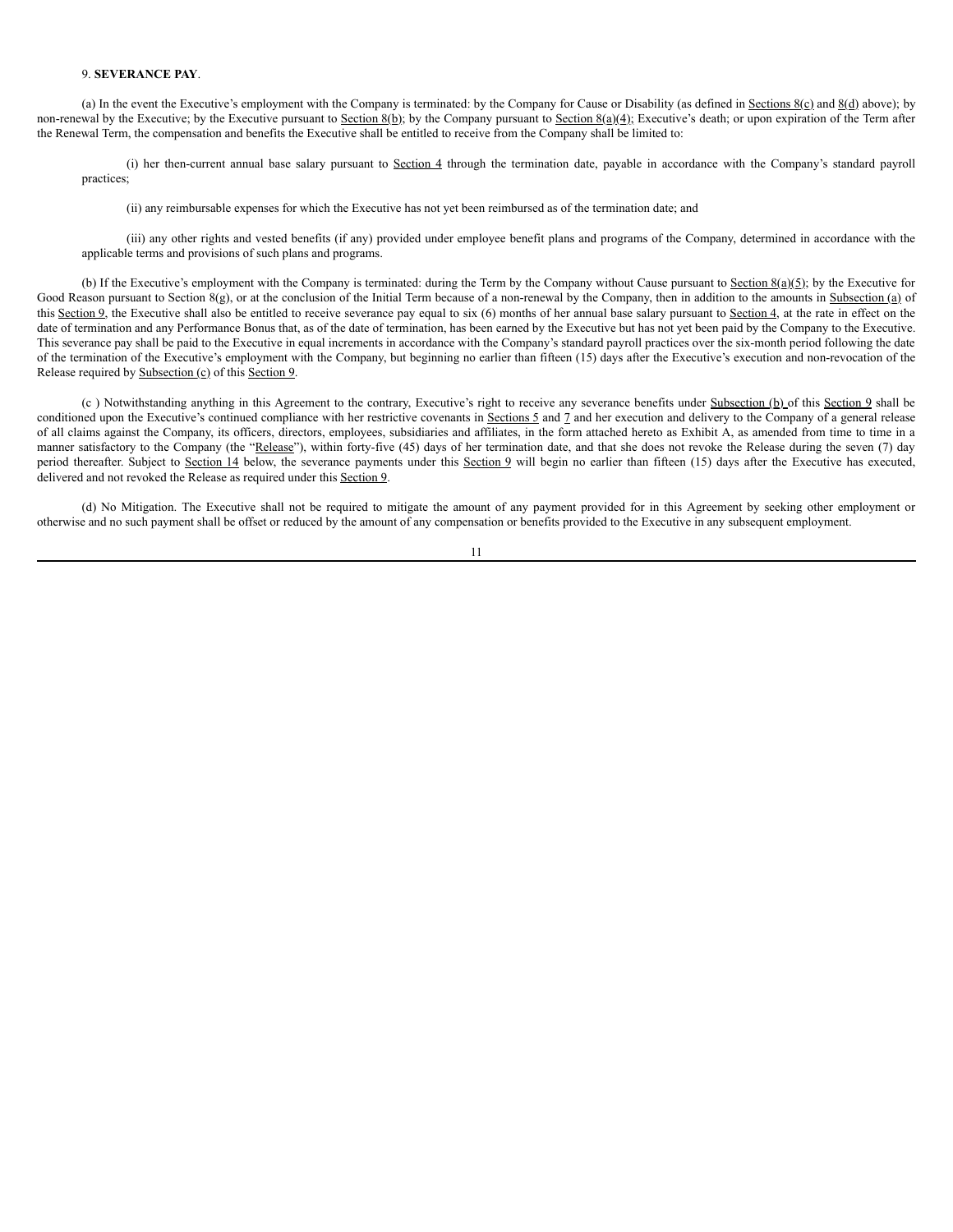#### **10. CHANGE OF CONTROL**

(a) If the Executive's employment with the Company is terminated by the Company without Cause or by the Executive for Good Reason pursuant to Section 8(g), during the period of ninety (90) days either prior to or following a Change in Control of the Company (as that term is defined below), in addition to the amounts in Subsection (a) of Section 9, but in lieu of any severance payments under Subsection (b) of Section 9, the Executive shall be entitled to receive a severance payment equal to the sum of: (i) six (6) months of her annual base salary pursuant to Section 4, at the higher of the base salary rate in effect on the termination date or the base salary rate in effect immediately before the effective date of the Change of Control, and (ii) the Executive's Performance Bonus for the year which includes the effective date of the Change in Control, payable at the target level of performance. In addition, the Executive shall also receive the amount of any Performance Bonus that, as of the date of termination, has been earned by the Executive but has not yet been paid by the Company to the Executive. Notwithstanding anything in this Agreement to the contrary, Executive's right to receive any severance benefits under this Section 10(a) shall be conditioned upon the Executive's continued compliance with her restrictive covenants in Sections 5 and 7 and her execution and delivery to the Company of the Release, within forty-five (45) days of her termination date, and that she does not revoke the Release during the seven (7) day period thereafter. This severance pay shall be paid to the Executive in cash in a single lump sum payment, within sixty (60) days after the Executive's execution and non-revocation of the Release.

(b) If the Executive holds any stock options or other stock awards granted under the Company's 2021 Equity Incentive Plan which are not fully vested at the time her employment with the Company is terminated by the Company without Cause or by the Executive for Good Reason pursuant to Section 8(g), during the period of ninety (90) days either prior to or following a Change in Control, such equity awards shall become fully vested as of the termination date.

(c) For purposes of this Agreement, the term "Change in Control" shall mean a transaction or series of transactions which constitutes a sale of control of the Company, a change in effective control of the Company, or a sale of all or substantially all of the assets of the Company, or a transaction which qualifies as a "change in ownership" or "change in effective control" of the Company or a "change in ownership of substantially all of the assets" of the Company under the standards set forth in Treasury Regulation section  $1.409A-3(i)(5)$ .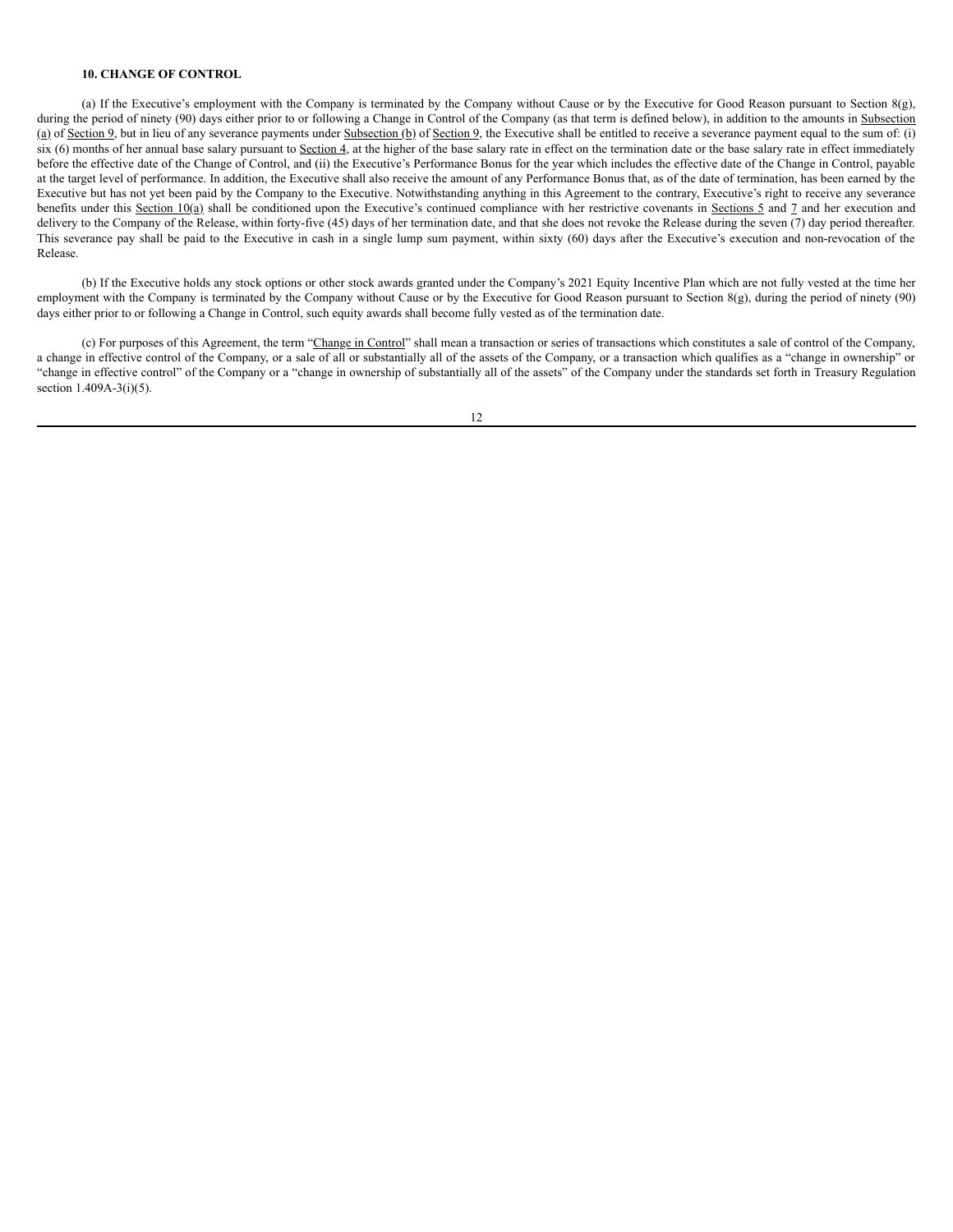(d) If any severance payments otherwise payable to the Executive under this Agreement in connection with a Change in Control would, when combined with any other payments or benefits the Executive becomes entitled to receive that are contingent on the same Change in Control (such payments and benefits to be referred to as "Parachute") Payments") would: (i) constitute a "parachute payment" within the meaning of Section 280G of the Code; and (ii) but for this sentence, be subject to the excise tax imposed by Section 4999 of the Code (the "Excise Tax"), then the cash severance payments payable to the Executive under Subsection (a) of this Section 10 shall be reduced to such extent which would result in no portion of such severance benefits being subject to the Excise Tax under Section 4999 of the Code (the "Reduced Amount"). Any determination of the Excise Tax or the Reduced Amount required under this Section  $10(d)$  shall be made in writing by the Company's independent public accountants, whose determination shall be conclusive and binding upon the Company and the Executive for all purposes. For purposes of making the calculations required by this Section 10(d), the accountants may make reasonable assumptions and approximations concerning applicable taxes and may rely on reasonable, good faith interpretations concerning the application of Sections 280G and 4999 of the Code. The Company and the Executive shall furnish such information and documents as the accountants may reasonably request in order to make a determination under this Section 10(d). The Company shall bear all costs the accountants may reasonably incur in connection with any calculations contemplated by this Section  $10(d)$ .

11**. NO BREACH.** Executive hereby represents and warrants to the Company that: the execution, delivery and performance of this Agreement by Executive does not and shall not conflict with, breach, violate or cause a default under any contract, agreement, instrument, order, judgment or decree to which Executive is a party or by which Executive is bound; and Executive has not and will not bring to or use at the Company, directly or indirectly, any trade secrets or confidential information of any third party.

12. **NOTICES.** All notices or communications required by or bearing upon this Agreement or between the Parties shall be in writing and shall be deemed duly given (i) on the date of delivery if delivered personally, (ii) on the first  $(1<sup>st</sup>)$  business day following the date of dispatch if delivered using a next-day service by a recognized next-day courier or (iii) on the earlier of confirmed receipt or the fifth ( $5<sup>th</sup>$ ) business day following the date of mailing if delivered by registered or certified mail, return receipt requested, postage prepaid. All notices hereunder shall be delivered to the addresses set forth below, or pursuant to such other instructions as may be designated in writing by the party to receive such notice delivered to their respective addresses set forth below:

(a) if to the Executive, to:

Kimberly M. Murphy 520 Carpenter Lane Unit 1F Philadelphia PA 19119

(b) if to the Company, to:

Oragenics, Inc. 4902 Eisenhower Boulevard, Suite 125 Tampa, FL 32202 Attn: Chairman of the Board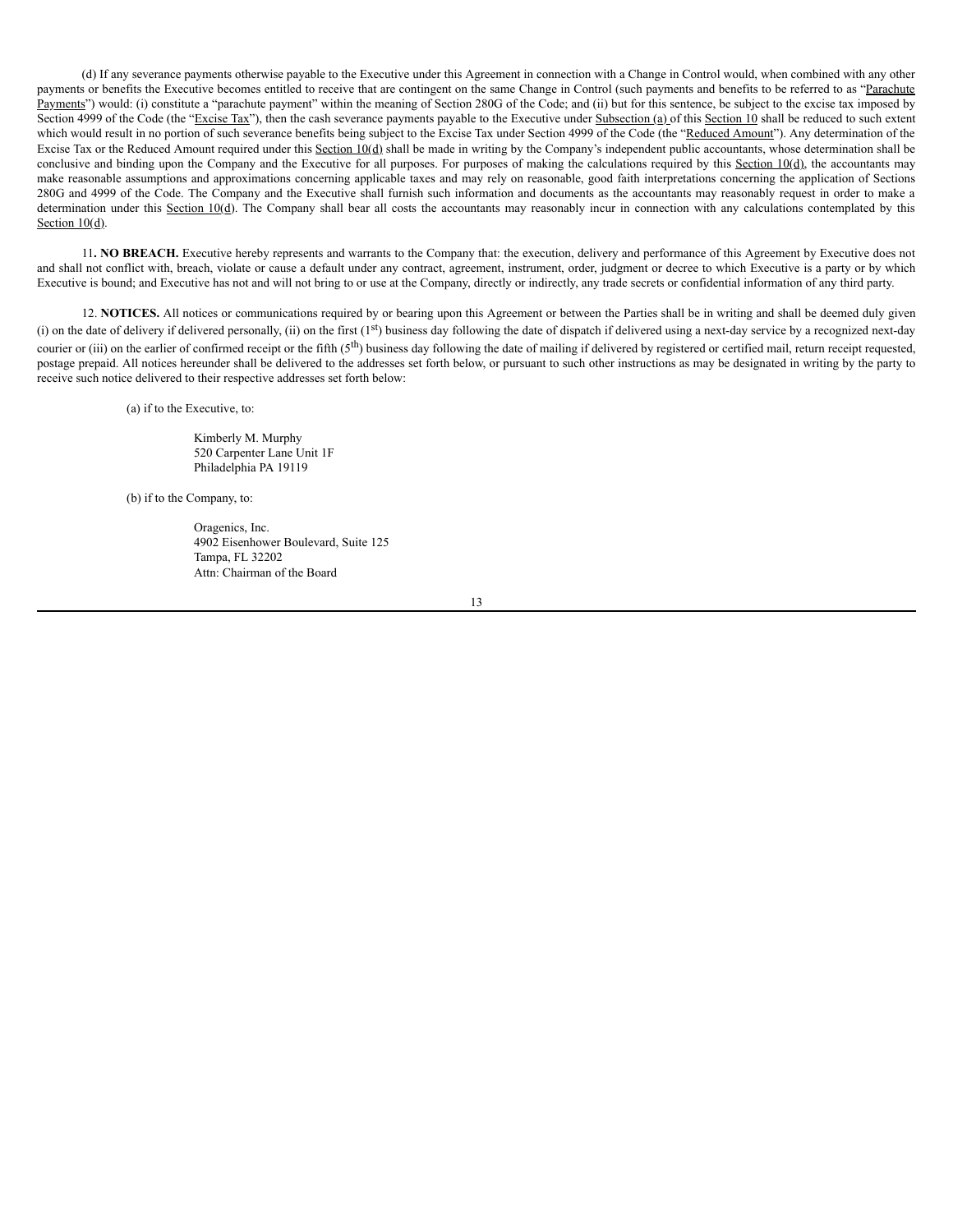13. **NON-ASSIGNMENT.** The Executive and the Company acknowledge the unique nature of services to be provided by the Executive under this Agreement, the high degree of responsibility borne by her and the personal nature of her relationship to the Company's business and customers. Therefore, the Executive and the Company agree that Executive may not assign this Agreement or any of her rights or responsibilities hereunder without the prior written consent of the Company. Similarly, the Company may not assign this Agreement or any of its rights or responsibilities hereunder without the prior written consent of the Executive except to another entity that survives a merger, acquisition or consolidation with the Company or which otherwise succeeds to all or substantially all of the Company's assets or business. Any purported assignment in violation hereof is void. Employer's authorized assignees shall be authorized to enforce all restrictive covenants herein

14. **COMPLIANCE WITH SECTION 409A OF THE CODE.** The Executive and the Company acknowledge that each of the payments and benefits promised to Executive under this Agreement must either comply with the requirements of Section 409A of the Code ("Section 409A"), and the regulations thereunder or qualify for an exception from compliance. To that end, the Executive and the Company agree that the severance payments described in Sections 9 and 10 are intended to be excepted from compliance with Section 409A as either short-term deferrals pursuant to Treasury Regulation Section 1.409A-1(b)(4) or separation pay pursuant to Treasury Regulation Section 1.409A-1(b)(9).

In the case of a payment that is not excepted from compliance with Section 409A, and that is not otherwise designated to be paid immediately upon a permissible payment event within the meaning of Treasury Regulation Section 1.409A-3(a), the payment shall not be made prior to, and shall, if necessary, be deferred to and paid on the later of the date sixty (60) days after the Executive's earliest separation from service (within the meaning of Treasury Regulation Section 1.409A-1(h)) and, if the Executive is a specified employee (within the meaning of Treasury Regulation Section 1.409A-1(i)) of the Company on the date of her separation from service, the first day of the seventh month following the Executive's separation from service. Furthermore, this Agreement shall be construed and administered in such manner as shall be necessary to effect compliance with Section 409A. Each payment in a series of payments shall be treated as a separate payment for purposes of the application of Section 409A.

15. **INJUNCTIVE RELIEF.** The Executive acknowledges and accepts that her compliance with Sections 5, 6 and 7 is an integral part of the consideration to be received by the Company and is necessary to protect the equity value, business and goodwill and other proprietary interests of the Company. The Executive and the Company each acknowledge that a breach by the other Party of this Agreement (including a breach by the Executive of Sections 5, 6 and 7 will result in irreparable and continuing damage to the other Party for which the remedies at law will be inadequate, and agrees that, in the event of any breach by the other Party of this Agreement, the non-breaching Party shall be entitled to injunctive relief and to have this Agreement specifically performed, which shall be in addition to, and not in lieu of, any other relief to which such Party shall be entitled.

16. **ENFORCEABILITY.** If any provision of this Agreement shall be found by a court with proper jurisdiction to be invalid or unenforceable, in whole or in part, then such provision shall be deemed to be modified, narrowed, or restricted only to the limited extent and in the manner necessary to render the same valid and enforceable, as the case may require, and this Agreement shall be construed and enforced to the maximum extent permitted by law as if such provision had been originally incorporated herein as so modified, narrowed, or restricted.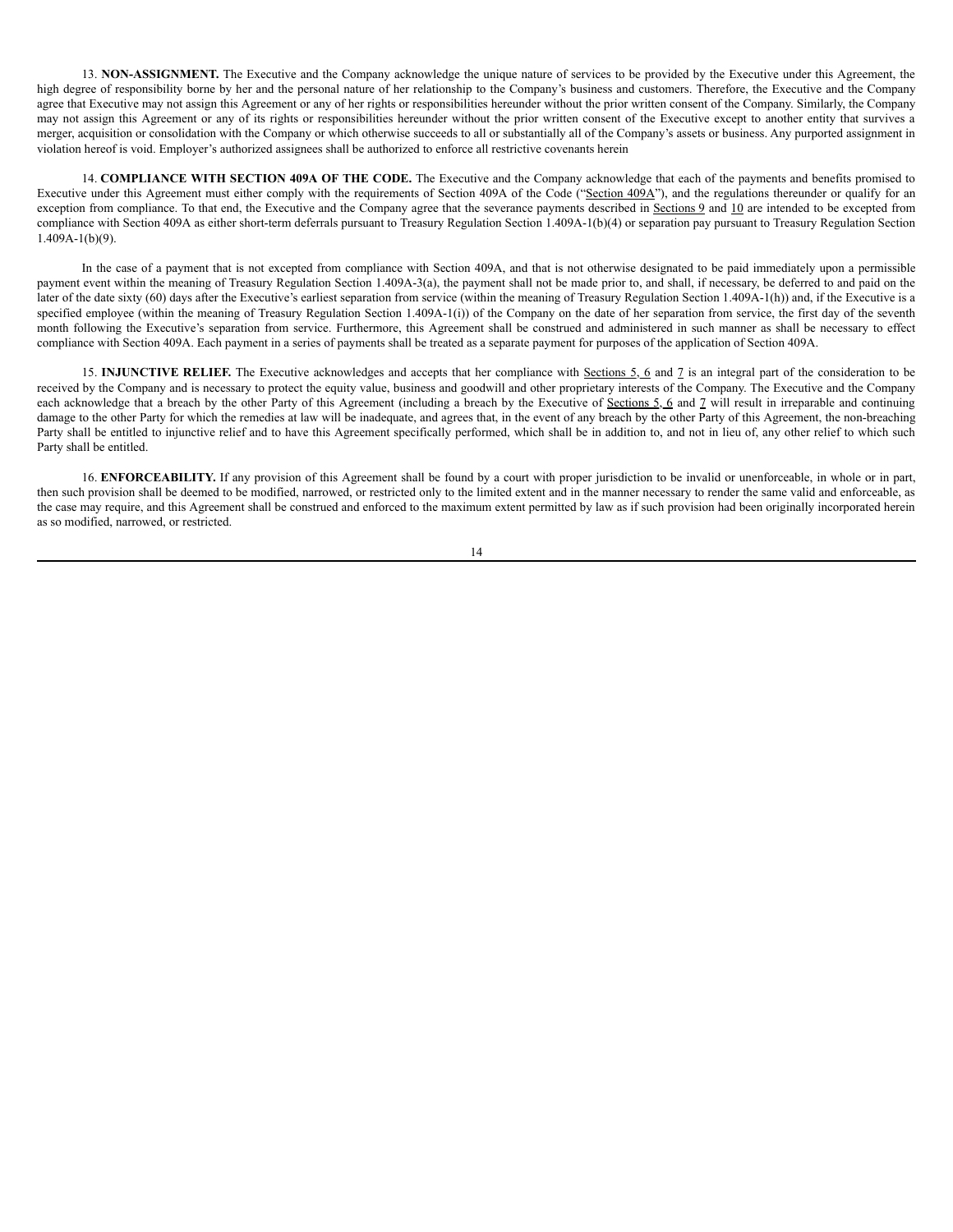#### 17. **GENERAL PROVISIONS.**

(a) This Agreement shall be governed by the laws of the State of Florida, without giving effect to any principles of conflicts of law that would result in application of the law of any other jurisdiction.

(b) The parties to this Agreement: (a) consent to the exclusive jurisdiction of the state and federal courts having jurisdiction over Hillsborough County, Florida, (b) stipulate that the proper, exclusive, and convenient venue for every legal proceeding arising out of or related to this Agreement and any aspect of Executive's employment with the Company is Hillsborough County, Florida, for a state court proceeding and the Middle District of Florida, Tampa Division, for a federal court proceeding, and (c) waive any defense, whether asserted by motion or pleading, that Hillsborough County, Florida, or the Middle District of Florida, Tampa Division, does not have personal jurisdiction over Executive or is an improper or inconvenient venue. **The Executive and Company knowingly, voluntarily** and intentionally waive their right to a jury trial in any lawsuit between the Executive and the Company that arises out of or is related to this Agreement or **Executive's employment with the Company whether at law or in equity.**

(c) This Agreement represents the sole agreement of the Executive and the Company concerning the subject matter hereof and supersedes all prior communications, representations and negotiations, whether oral or written, concerning such subject matter.

(d) This Agreement can only be modified or amended by the written consent of both Executive and the Company hereto which states that it constitutes an amendment hereto.

(e) No purported waiver of any provision of this Agreement shall be legally effective unless upon the Party providing such waiver has duly executed and delivered to the other Party a written instrument which states that it constitutes a waiver of one or more provisions of this Agreement and specifies the provision(s) that are being waived. Failure by either Party to pursue remedies or assert rights under this Agreement shall not be construed as waiver of that Party's rights or remedies, nor shall a Party's failure to demand strict compliance with the terms and conditions of this Agreement prohibit or estop that Party from insisting upon strict compliance in the future.

(f) This Agreement shall bind the Parties' respective heirs, successors, representatives and permitted assigns.

(g) No Person other than Parties and their respective heirs, successors, representatives and permitted assigns of the parties is a party to, or shall otherwise have any rights with respect to, this Agreement.

(h) This Agreement may be executed in any number of counterparts and it shall not be necessary for the parties to execute any of the same counterparts hereof. Counterparts to this Agreement may be delivered via facsimile, electronic mail (including pdf) or other transmission method and any counterpart so delivered shall be deemed to have been duly and validly delivered and be valid and effective for all purposes.

### *[THE REMAINDER OF THIS PAGE HAS BEEN INTENTIONALLY LEFT BLANK.]*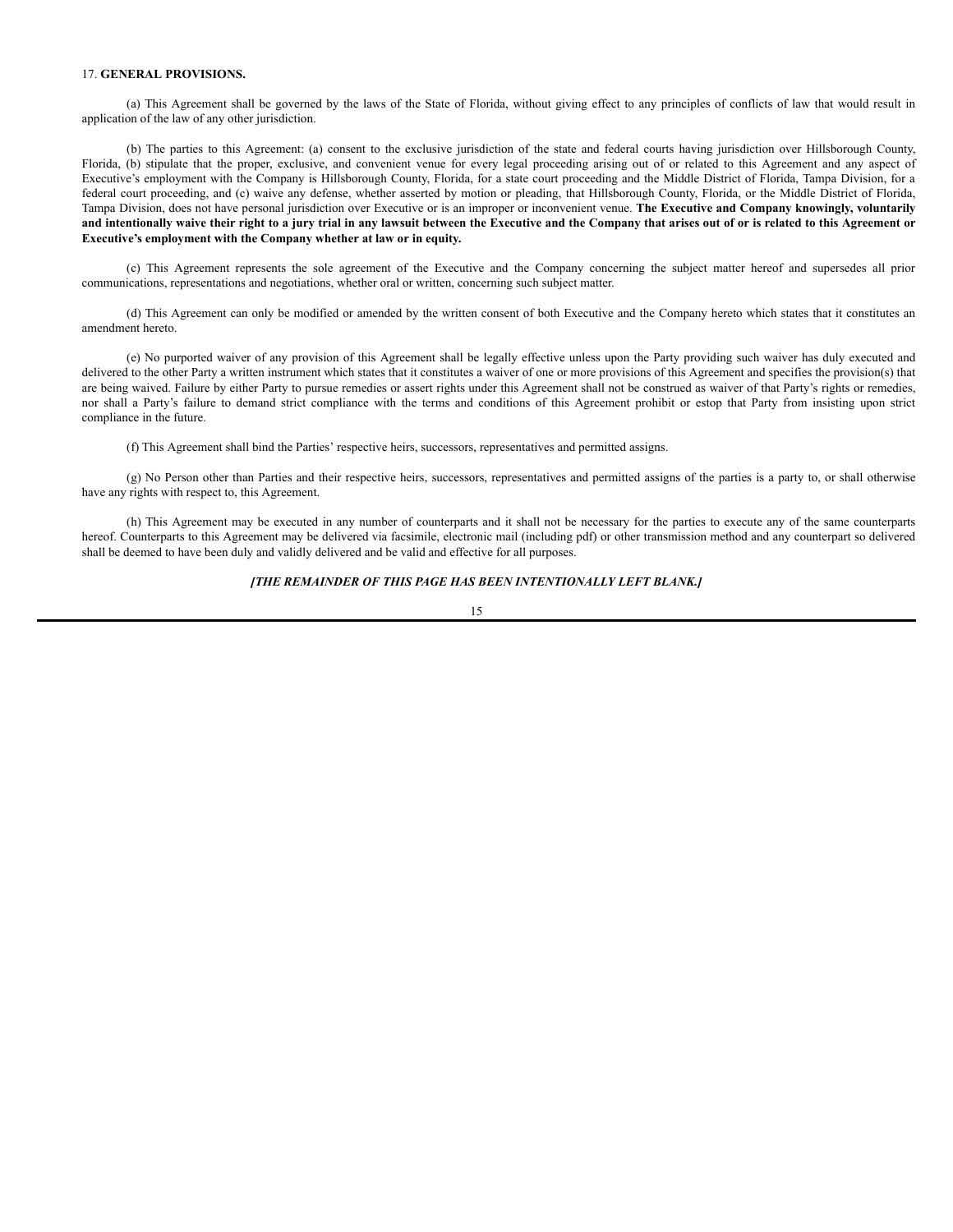**IN WITNESS WHEREOF**, the Parties have executed this Executive Employment Agreement to be effective on the Effective Date, for the purposes herein contained.

| COMPANY – Oragenics, Inc.                 | <b>EXECUTIVE</b>    |
|-------------------------------------------|---------------------|
| By: /s/ Michael Sullivan                  | /s/ Kimberly Murphy |
| Michael Sullivan, Chief Financial Officer | Kimberly M. Murphy  |

*[Executive Employment Agreement Signature Page]*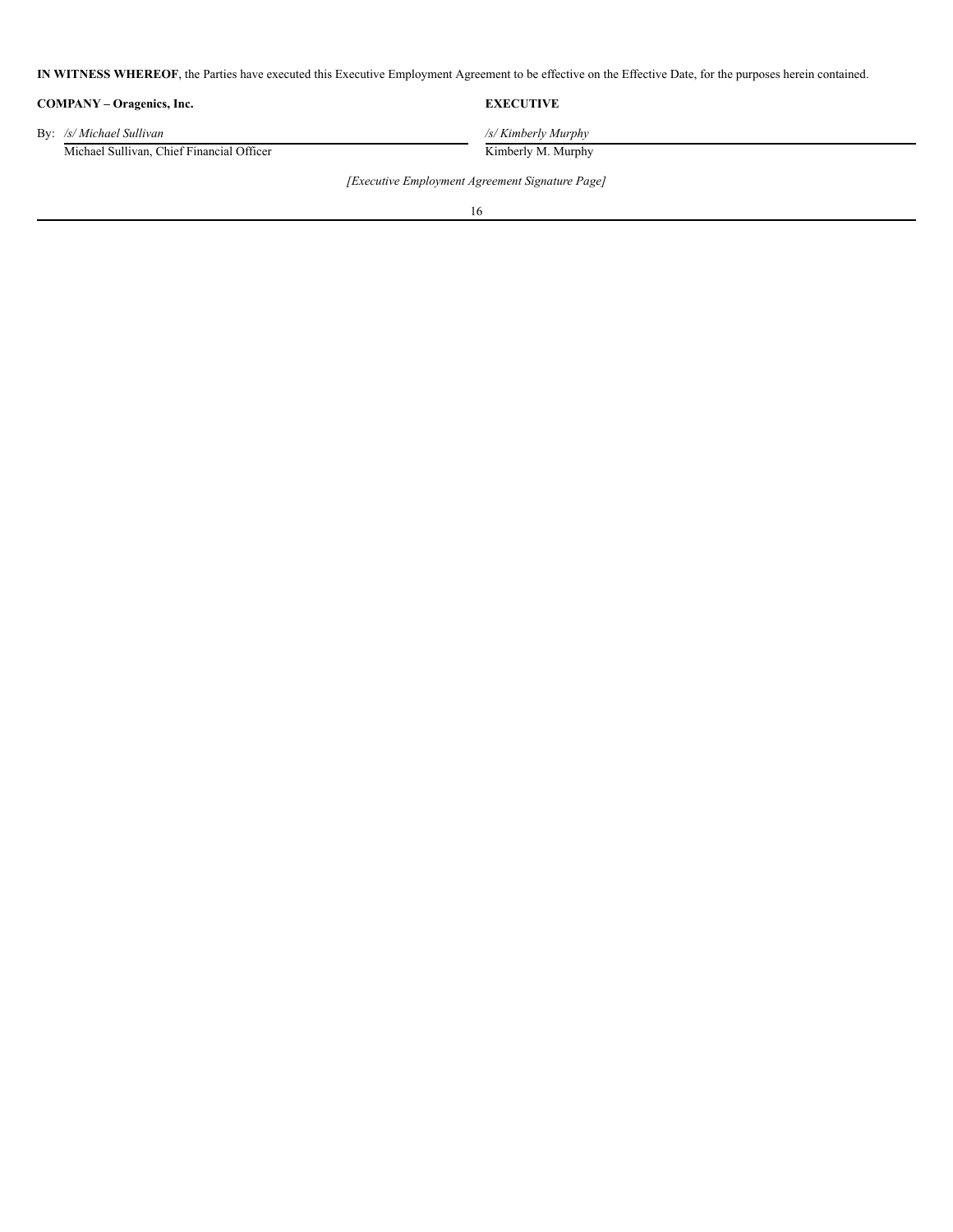#### **EXHIBIT A**

### **RELEASE**

In exchange for the consideration set forth in [Section 9/Section 10] of the Executive Employment Agreement dated as of June 23, 2022 (the "Employment Agreement") between Kimberly M. Murphy ("Executive") and Oragenics, Inc., (the "Company"), the Executive, for herself and her heirs, assigns, executors and administrators, hereby waives and releases the Company, and its successors and assigns, as well as any subsidiary and affiliate of the Company, and each of their respective officers, directors, agents, shareholders and employees (the "Company Released Parties"), from any and all Claims as defined herein.

For the purpose of this Release, the term "Claims" means any and all claims, debts, damages, demands, liabilities, benefits, suits in equity, complaints, grievances, obligations, promises, agreements, rights, controversies, costs, losses, remedies, attorneys' fees and expenses, back pay, front pay, severance pay, percentage recovery, injunctive relief, lost profits, emotional distress, mental anguish, personal injuries, liquidated damages, punitive damages, disability benefits, interest, expert fees and expenses, reinstatement, other compensation, suits, appeals, actions, and causes of action, of whatever kind or character, including without limitation, any dispute, claim, charge, or cause of action arising under Civil Rights Act of 1964, Title VII (including the Civil Rights Act of 1991); the Civil Rights Act of 1866, 42 U.S.C. §§ 1981; the Equal Pay Act of 1963; the Age Discrimination in Employment Act of 1967; the Americans with Disabilities Act of 1990; the Rehabilitation Act of 1973; the Employee Retirement Income Security Act; the Consolidated Budget and Reconciliation Act of 1985; the Fair Labor Standards Act; the Family and Medical Leave Act; the Labor Management Relations Act; the Employee Polygraph Protection Act; the Racketeer Influenced and Corrupt Organizations Act; the Occupational Safety and Health Act; the Electronic Communications Privacy Act; the Uniform Services Employment and Re-Employment Rights Act; the Sarbanes-Oxley Act; the Fair Credit Reporting Act; the Florida Civil Rights Act (or such comparable Pennsylvania law as applicable); the Genetic Information Non-Discrimination Act; the Worker Adjustment and Retraining Act, Florida's Minimum Wage Act (or such comparable Pennsylvania law as applicable) all other applicable state and federal fair employment laws, state and federal equal employment opportunity laws, and state and federal labor statutes and regulations, and all other constitutional, federal, state, local, and municipal law claims, whether statutory, regulatory, common law (including without limitation, breach of the Employment Agreement, other breach of express or implied contract, wrongful discharge in violation of public policy, breach of covenant of good faith and fair dealing, promissory estoppel, quantum meruit, fraud, fraud in the inducement, fraud in the factum, statutory fraud, negligent misrepresentation, defamation, libel, slander, slander per se, retaliation, tortuous interference with prospective contract, tortuous interference with business relationship, tortuous interference with contract, invasion of privacy, intentional infliction of emotional distress, and any other common law theory of recovery, whether legal or equitable, negligent or intentional), or otherwise, whether known or unknown to the Executive, foreseen or unforeseen, fixed or contingent, liquidated or unliquidated, directly or indirectly arising out of or relating to any and all disputes now existing between the Executive on the one hand, and the Company or Company Released Parties on the other hand, whether related to or in any way growing out of, resulting from or to result from the Executive's employment with and/or termination from the Company, for or because of any matter or thing done, omitted, or allowed to be done by the Company or the Company Released Parties, for any incidents, including those past and present, which existed or may have existed at any time prior to and/or contemporaneously with the execution of this Release, including all past, present, and future damages, injuries, costs, expenses, attorney's fees, other fees, effects and results in any way related to or connected with such incidents.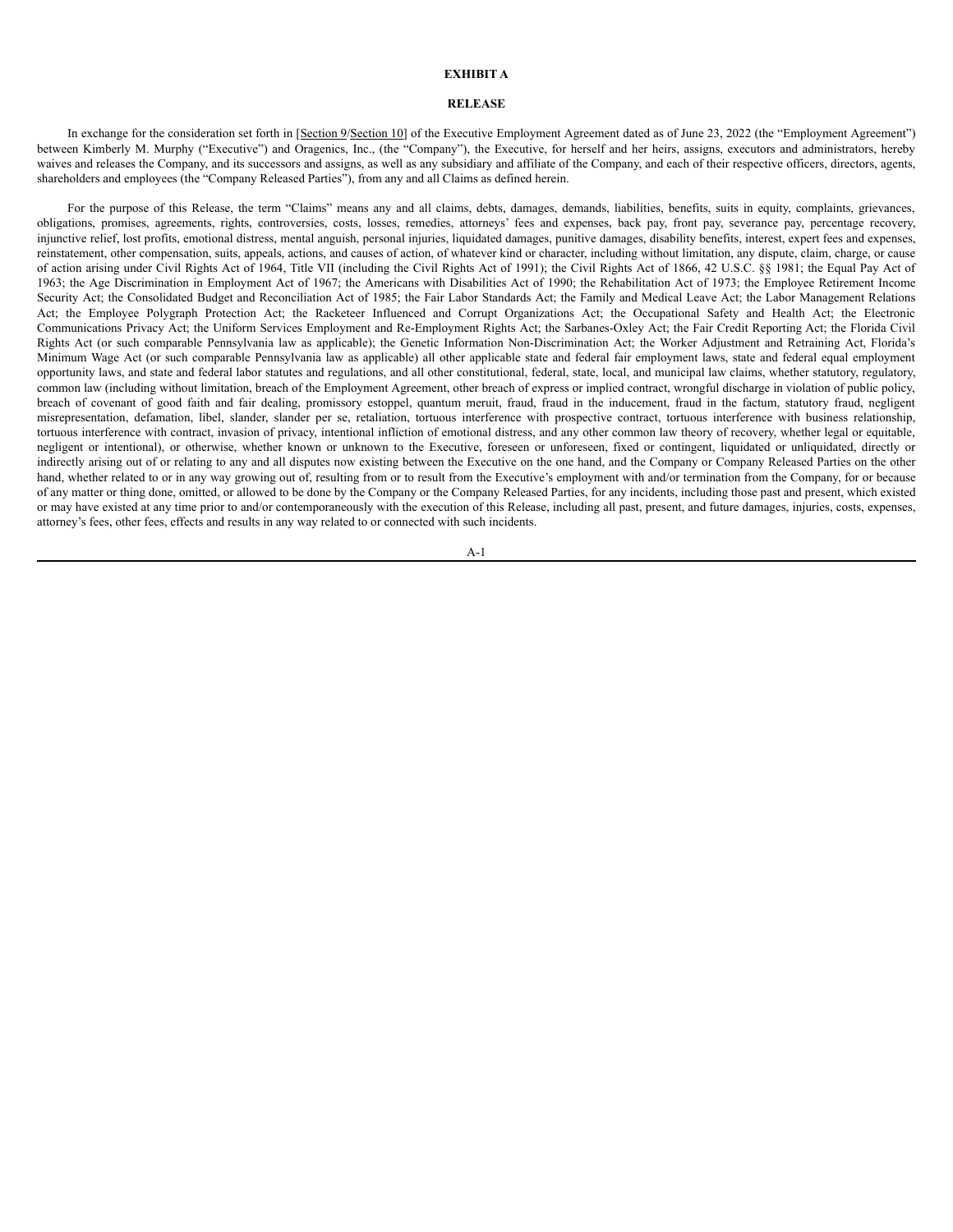Notwithstanding the foregoing, the term "Claim" shall not include:

- (a) The Executive's rights, if any, to unemployment, state disability and/or paid family leave insurance benefits pursuant to the terms of applicable law;
- (b) Any violation of any federal, state or local statutory and/or public policy right or entitlement that, by applicable law, may not be waived;
- (c) The Executive's right to any severance benefits or equity awards under the Employment Agreement;
- (d) The Executive's right, if any, to directors' and officers' liability insurance coverage or indemnification;
- (e) The Executive's rights, if any, as an equity or security holder in the Company; and
- (f) Any Claim that is based on an act or omission that occurs after the date the Executive execute this Release.

The Executive understands that the Executive is releasing Claims of which the Executive may not be aware. This is the Executive's knowing and voluntary intent, even though the Executive recognizes that someday the Executive might learn that some or all of the facts that the Executive currently believes to be true are untrue and even though the Executive might then regret having signed this Release. Nevertheless, the Executive is assuming that risk and the Executive agrees that this Release shall remain effective in all respects in any such case. It is further understood and agreed that the Executive is waiving all rights under any statute or common law principle which otherwise limits application of a general release to claims which the releasing party does not know or suspect to exist in her favor at the time of signing the release which, if known by her, would have materially affected her settlement with the party being released and the Executive understands the significance of doing so.

The Executive represents that the Executive nor her heirs, agents, representatives or attorneys have filed or caused to be filed any lawsuit, with respect to any Claims that the Executive is releasing in this Agreement. The Executive further represents that she has not assigned or transferred any Claim released by this Release.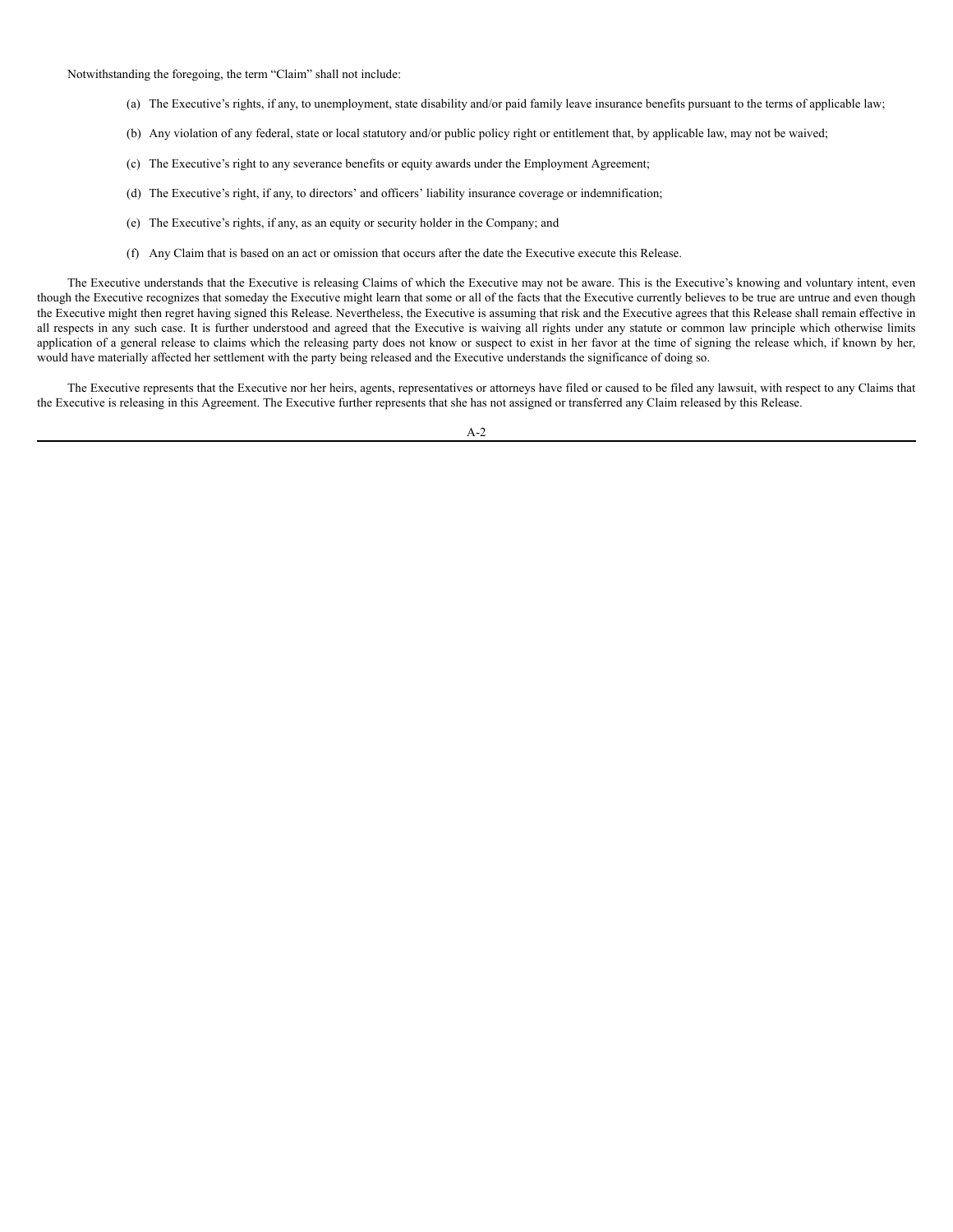Executive understands that nothing contained in this Release limits her ability to communicate with, or file a complaint or charge with the Equal Employment Opportunity Commission ("EEOC"), the National Labor Relations Board, the Occupational Safety and Health Administration, the Securities and Exchange Commission ("SEC"), the Department of Justice ("DOJ") or any other federal, state, or local governmental agency or commission (collectively, "Government Agencies"), or otherwise participate in any investigation or proceeding that may be conducted by Government Agencies, including providing documents or other information, without notice to the Company; provided, however, that Executive may not disclose Company information that is protected by the attorney-client privilege, except as expressly authorized by law. Executive retains the right to communicate with the Government Agencies and such communication can be initiated by Executive or in response to the government and is not limited by any non-disparagement or confidentiality obligation under the Employment Agreement or this Release. This Release does not limit the Executive's right to receive an award from the SEC or DOJ for information provided to them. Executive hereby waives and releases her right to recover money or other relief in any action that might be brought on her behalf by any other person or entity including, but not limited to, the State of Florida, State of Pennsylvania, EEOC, the Department of Labor or any other federal, state or local agency or department.

This Release shall be governed by the laws of the State of Florida, without giving effect to any principles of conflicts of law that would result in application of the law of any other jurisdiction. The Executive: (a) consents to the exclusive jurisdiction of the state and federal courts having jurisdiction over Hillsborough County, Florida, (b) stipulates that the proper, exclusive, and convenient venue for every legal proceeding arising out of or related to this Release and any aspect of Executive's employment with the Company is Hillsborough County, Florida, for a state court proceeding and the Middle District of Florida, Tampa Division, for a federal court proceeding, and (c) waives any defense, whether asserted by motion or pleading, that Hillsborough County, Florida, or the Middle District of Florida, Tampa Division, does not have personal jurisdiction over Executive or is an improper or inconvenient venue. The Executive and Company knowingly, voluntarily and intentionally waive their right to a jury trial in any lawsuit between the Executive and the Company that arises out of or is related to this Release or Executive's employment with the Company whether at law or in equity. In any litigation between the Executive and the Company or Other Released Parties arising out of or related to this Release, the losing party shall reimburse the prevailing party for all reasonable attorneys' fees and costs incurred by that prevailing party in enforcing, defending, or prosecuting this Release.

Whenever possible, each provision of this Release shall be interpreted in, such manner as to be effective and valid under applicable law, but if any provision of this Release is held to be invalid, illegal or unenforceable in any respect under any applicable law or rule in any jurisdiction, such invalidity, illegality or unenforceability shall not affect any other provision or any other jurisdiction, but this Release shall be reformed, construed and enforced in such jurisdiction as if such invalid, illegal or unenforceable provision had never been contained herein.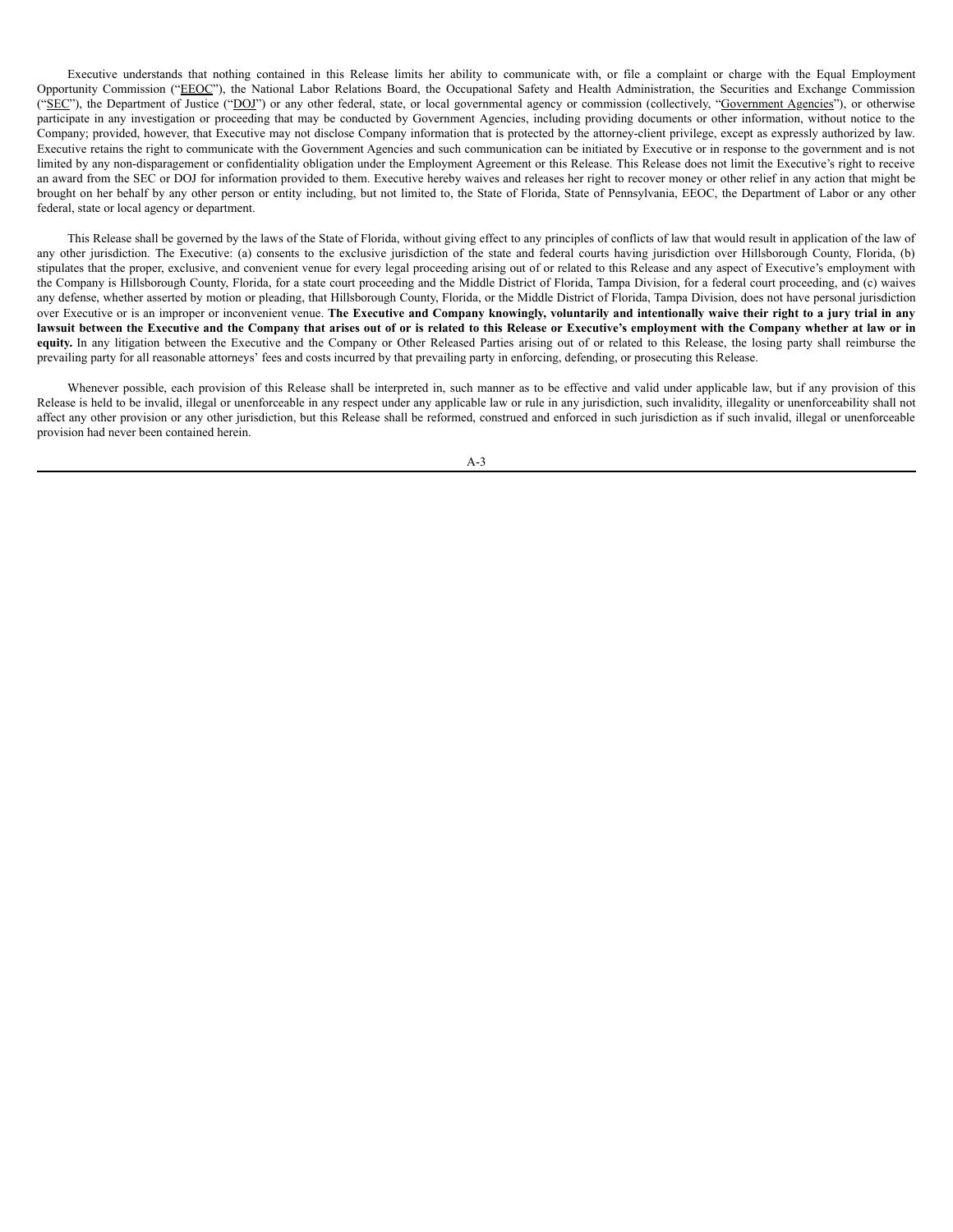**Older Workers' Benefit Protection Act Provisions**. In accordance with the requirements of the Older Workers' Benefits Protection Act, the Age Discrimination in Employment Act, the Executive expressly acknowledges the following:

(a) Consideration. The consideration provided pursuant to [Section 9/Section 10] of the Employment Agreement is in addition to any consideration that the Executive would otherwise be entitled.

(b) Independent Legal Counsel. The Company has advised and encouraged the Executive to consult with an attorney before signing this Release. The Executive acknowledges that if she desired to, the Executive had an adequate opportunity to do so.

(c) Consideration Period. The Executive has forty-five (45) calendar days from Executive's termination date to consider this Release before signing it. The Executive may use as much or as little of this forty-five (45) day period as she wishes before signing. If the Executive does not sign and return this Release within this forty-five (45) day period, the Release will not become effective or enforceable and the Executive will not receive the severance benefits pursuant to [Section 9/Section 10] the Employment Agreement.

(d) Revocation Period and Effective Date. The Executive has seven (7) calendar days after signing this Release to revoke it. To revoke this Release after signing it, the Executive must deliver a written notice of revocation to the Company, so that it is actually received before the seven (7) day period expires. This Release shall not become effective until the eighth ( $8<sup>th</sup>$ ) calendar day after the Executive signs it ("Revocation Expiration Date"). If the Executive revokes this Release on or before the Revocation Expiration Date, it will not become effective or enforceable and Executive will not receive the severance benefits pursuant to [Section 9/Section 10] the Employment Agreement.

(e) Future Claims Reserved. The Executive is not waiving or releasing any claims that may arise after the date that this Release is executed.

The Company has advised the Executive to consult with an attorney prior to executing the Release. The Executive acknowledges and represents that she: (a) has fully and carefully read this Release prior to signing it, (b) has been, or has had the opportunity to be, advised by independent legal counsel of her own choice as to the legal effect and meaning of each of the terms and conditions of this Release, and (c) is signing and entering into this Release as a free and voluntary act without duress or undue pressure or influence of any kind or nature whatsoever and has not relied on any promises, representations or warranties regarding the subject matter hereof other than as set forth in this Release.

# **EXECUTIVE**

Dated: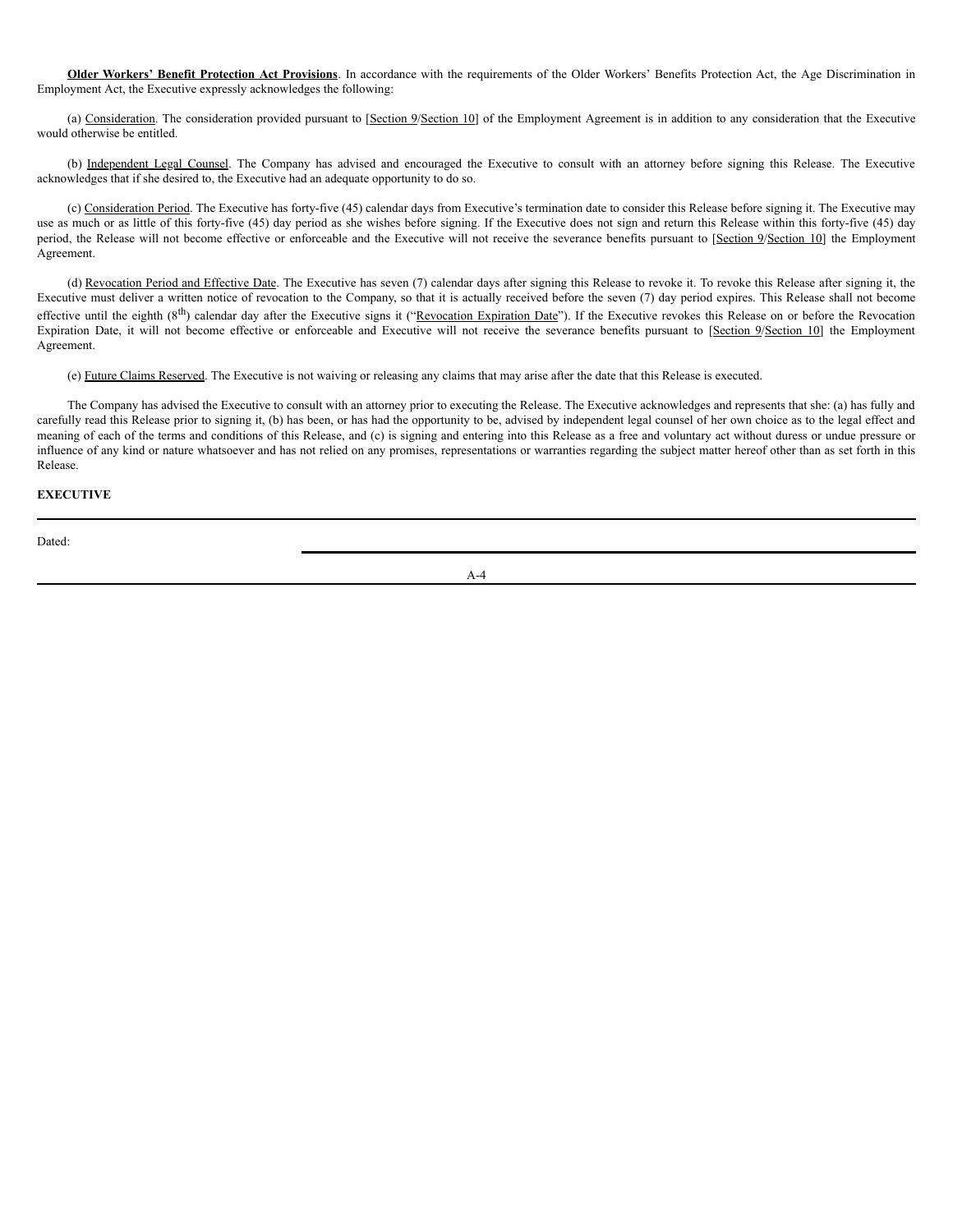

#### **Oragenics Appoints Seasoned Vaccine Executive Kimberly Murphy as President and Chief Executive Officer**

TAMPA, Fla. (June 23, 2022) - Oragenics, Inc. (NYSE American: OGEN) ("Oragenics" or the "Company"), a biotech company dedicated to fighting infectious diseases including coronaviruses, announces the appointment of Ms. Kimberly M. Murphy, member of the Board of Directors, as President and Chief Executive Officer effective June 23, 2022. Ms. Murphy brings more than 25 years of vaccine industry experience at leading pharmaceutical companies including serving as a key leader in the successful US and Global launch of Merck's HPV/Gardasil Franchise. Ms. Murphy joined Oragenics' Board of Directors in 2020.

"As a Board Member, Ms. Murphy's extensive experience in the vaccine industry has provided valuable insight for Oragenics' corporate and development strategies. Her proven leadership and execution will continue to elevate the potential of the Company and our pipeline programs," commented Fred Telling, Chairman of Board of Directors. "We are excited to have her strategic vision further implemented serving as President and Chief Executive Officer."

"I am honored to be appointed as the President and Chief Executive Officer and excited to create additional meaningful impact to accelerate growth and lead our team," said Kimberly Murphy, CEO. "I look forward to cultivating our strategic business and development objectives and creating value for our stakeholders opportunistically."

Most recently Ms. Murphy served as Vice President of the Influenza Franchise and Global Vaccine Commercialization Leader at GSK, with responsibility for the global influenza vaccines business and also served as Vice President and Global Marketing Head for GSK's shingles vaccine, SHINGRIX. Earlier Ms. Murphy was Vice President and Lead for the North America Vaccines Integration Planning Team where she integrated GSK's acquisition of Novartis AG's vaccine division and served as Vice President of U.S. Vaccines Customer Strategy and as Senior Director of U.S. Influenza Portfolio Strategy. She also had distinguished vaccine leadership careers at Merck & Co., Inc. and Novartis.

Ms. Murphy currently serves as a Director of Blue Water Vaccines, Inc. (NASDAQ: BWV) and as Chairperson of Clarus Therapeutics Holdings Inc. (NASDAQ: CRXT). She previously served in Board and advisory roles for a privately held vaccine development company, the Biotechnology Industry Organization, the Biodefense Advisory Council and the Saint Joseph's University Pharmaceutical & Healthcare Marketing MBA Program.

Ms. Murphy holds a BA from Old Dominion University and an MBA from Saint Joseph's University, and completed the Marketing Excellence Program at the Wharton School of the University of Pennsylvania.

#### **About Oragenics, Inc.**

Oragenics, Inc. is a development-stage company dedicated to fighting infectious diseases including coronaviruses and multidrug-resistant organisms. Its lead product is NT-CoV2-1, an intranasal vaccine candidate to prevent COVID-19 and variants of the SARS-CoV-2 virus. The NT-CoV2-1 program leverages coronavirus spike protein research licensed from the National Institutes of Health (NIH) and the National Research Council of Canada (NRC) with a focus on reducing viral transmission and offering a more patient-friendly intranasal administration. Its lantibiotics program features a novel class of antibiotics against bacteria that have developed resistance to commercial antibiotics. For more information about Oragenics, please visit www.oragenics.com.